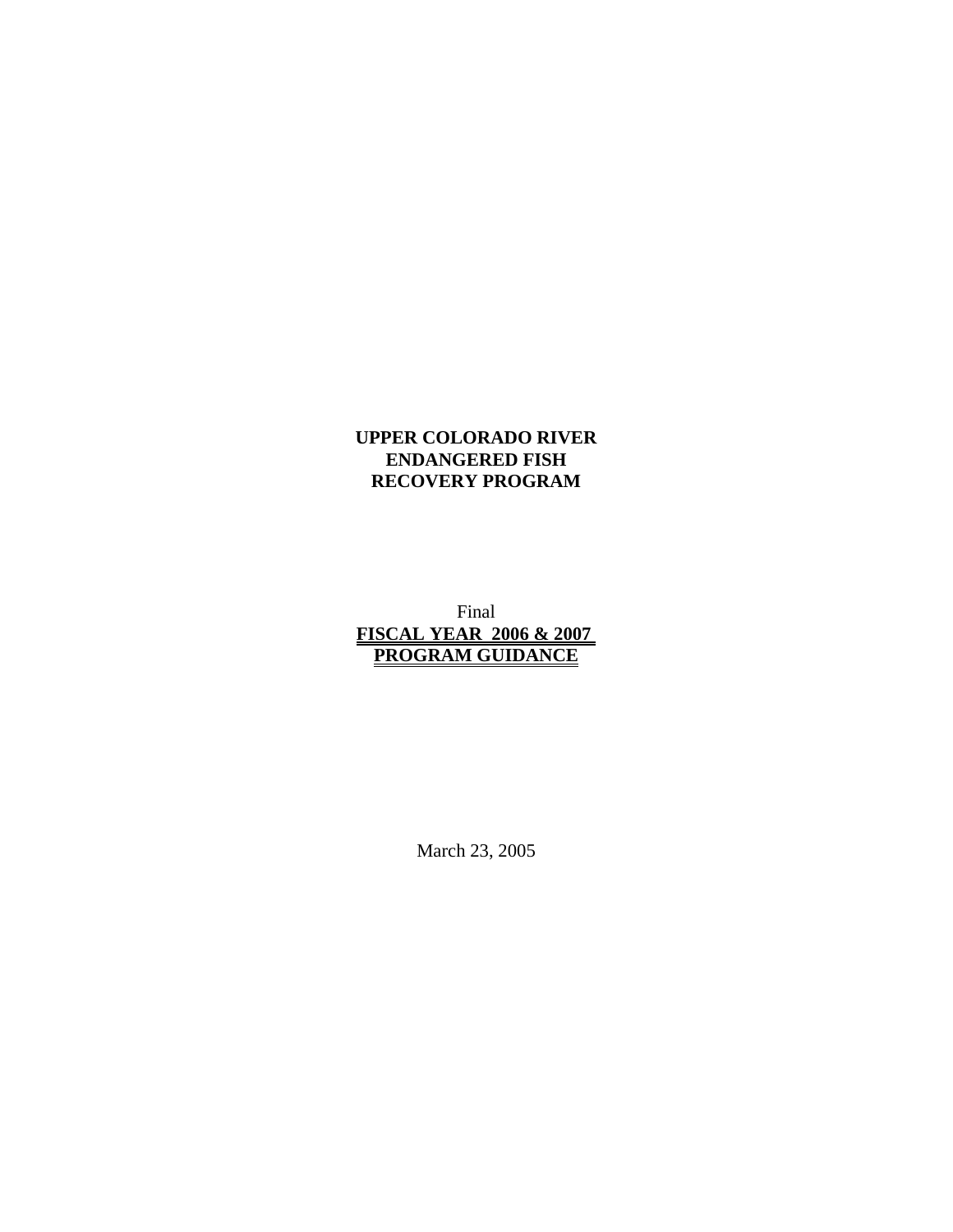## **FY 2006 & 2007 PROGRAM GUIDANCE TABLE OF CONTENTS**

| $\mathbf{I}$ . | INSTREAM FLOW IDENTIFICATION AND PROTECTION                                                                                                              |
|----------------|----------------------------------------------------------------------------------------------------------------------------------------------------------|
| II.            | <b>HABITAT RESTORATION</b><br>New Projects $\dots \dots \dots \dots \dots \dots \dots \dots \dots \dots \dots \dots \dots \dots \dots \dots \dots \dots$ |
| III.           | REDUCE NONNATIVE FISH AND SPORTFISH IMPACTS                                                                                                              |
| IV.            | PROPAGATION & GENETICS MANAGEMENT                                                                                                                        |
| V.             | RESEARCH, MONITORING, & DATA MANAGEMENT                                                                                                                  |
| VI.            | INFORMATION, EDUCATION, & PUBLIC INVOLVEMENT                                                                                                             |
| VII.           | PROGRAM MANAGEMENT                                                                                                                                       |
|                | <b>APPENDICES</b>                                                                                                                                        |

FY2006–2007 Proposed Scope of Work Form Scope of Work Budget Detail Requirements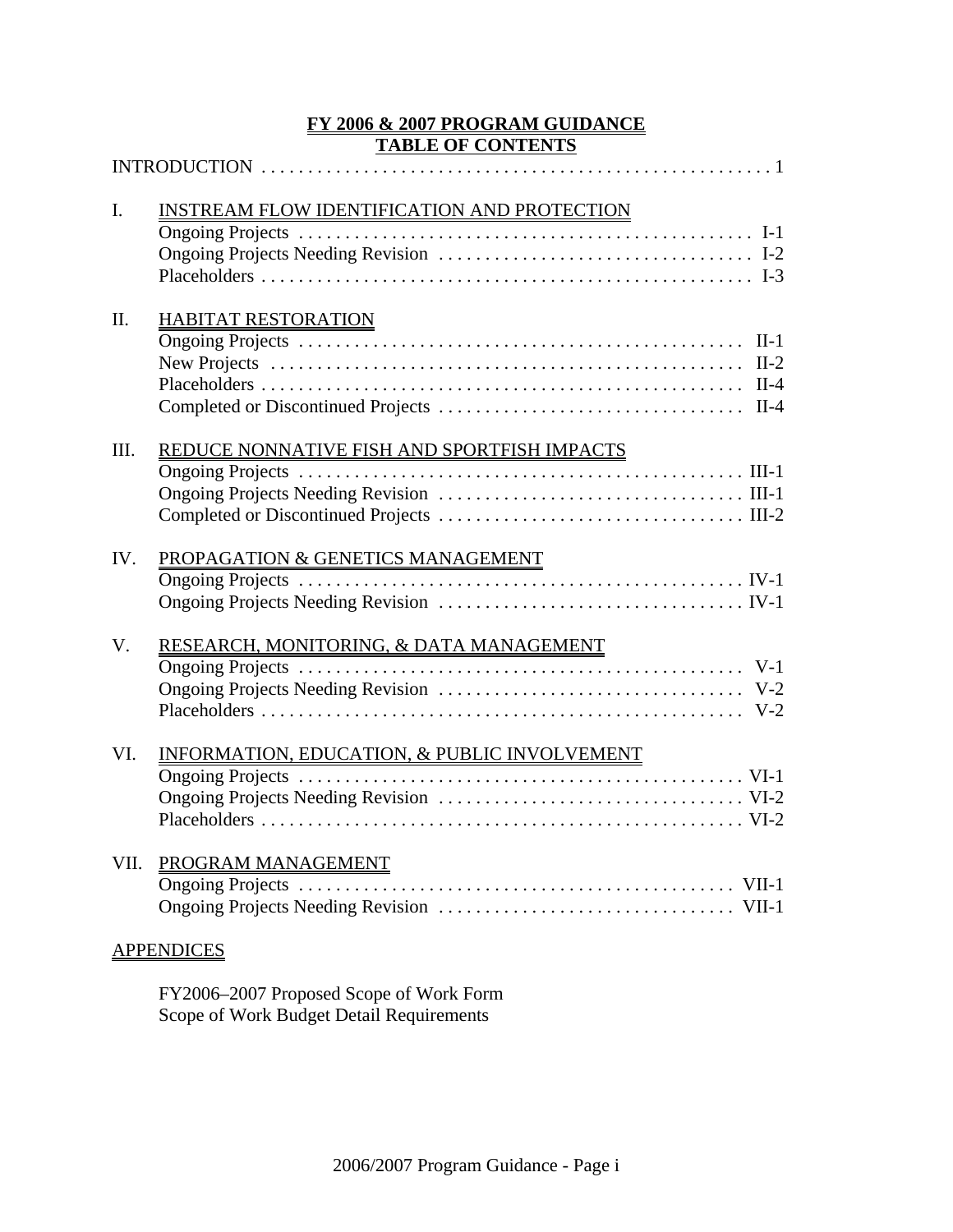## **INTRODUCTION**

This is the guidance for development of the Recovery Program's FY 2006-2007 Work Plan. The Program Director's office developed this guidance on the basis of the Recovery Program's Recovery Action Plan (RIPRAP) and input from Program participants and it was subsequently reviewed, modified, and approved by the Program's technical and Management committees (the Implementation Committee delegated their review and approval to the Management Committee). The RIPRAP identifies all the activities currently believed necessary and feasible to recover the endangered fish in the Upper Basin. Thus, annual Program guidance is closely tied to the RIPRAP.

Like the RIPRAP, the guidance is organized by recovery element. Within each recovery element, guidance is provided for ongoing, ongoing-revised, and new projects. Projects to be completed in or discontinued or suspended after FY 2005 also are listed. Ongoing projects are those previously approved for out-year funding for which goals/objectives, methods, cost, and expected outcome have not changed significantly. Scopes of work for these projects should require only minor updates. Ongoing-revised projects are those previously approved for outyear funding for which goals, objectives, methods, cost, or expected outcome have changed significantly (as outlined in the guidance), thus their scopes of work may require more changes. New projects are those not previously approved for out-year funding and completely new scopes of work will be developed for these.

## **NOTE: DATES AND PROCESS MAY CHANGE SOMEWHAT PENDING INCORPORATION OF RECLAMATION'S REVISED PROCUREMENT PROCESS!**

This FY 2006-2007 guidance requests proposals for FY 2006-2007 activities; proposed scopes of work are requested for each of the projects listed in this guidance. Scopes of work should be prepared according to the format in the appendices. Please review this format carefully, especially the explanatory text printed in italics. Scopes of work which do not contain the information and budget detail requested will be returned to the principal investigator for revision. This could prevent the scope from receiving FY 2006-2007 funding consideration because of the tight work plan development schedule.

Scopes of work for new, ongoing and ongoing-revised biological and water acquisition projects (under recovery elements I-V) are due NO LATER THAN April 28, 2005 (this includes scopes of work for capital-funded projects). Submit new, ongoing-revised, and ongoing scopes of work for these projects to the appropriate Program coordinator (see list near end of this section) in WordPerfect or Word format by electronic mail. IN ADDITION, submit a courtesy electronic or hard copy of new and ongoing-revised biological scopes of work to each member of the Biology Committee and water acquisition scopes of work to each member of the Water Acquisition Committee (see lists at end of this section). If you wish, you may provide this courtesy copy by posting it to the fws-coloriver listserver. (The technical committees do not need to see ongoing scopes of work until later in the work plan review process, and these will be sent to them by the Program Director's office.)

For your information, the evaluation form that will be used by the Recovery Program in evaluating new scopes of work, the evaluation form used by the Recovery Program in reviewing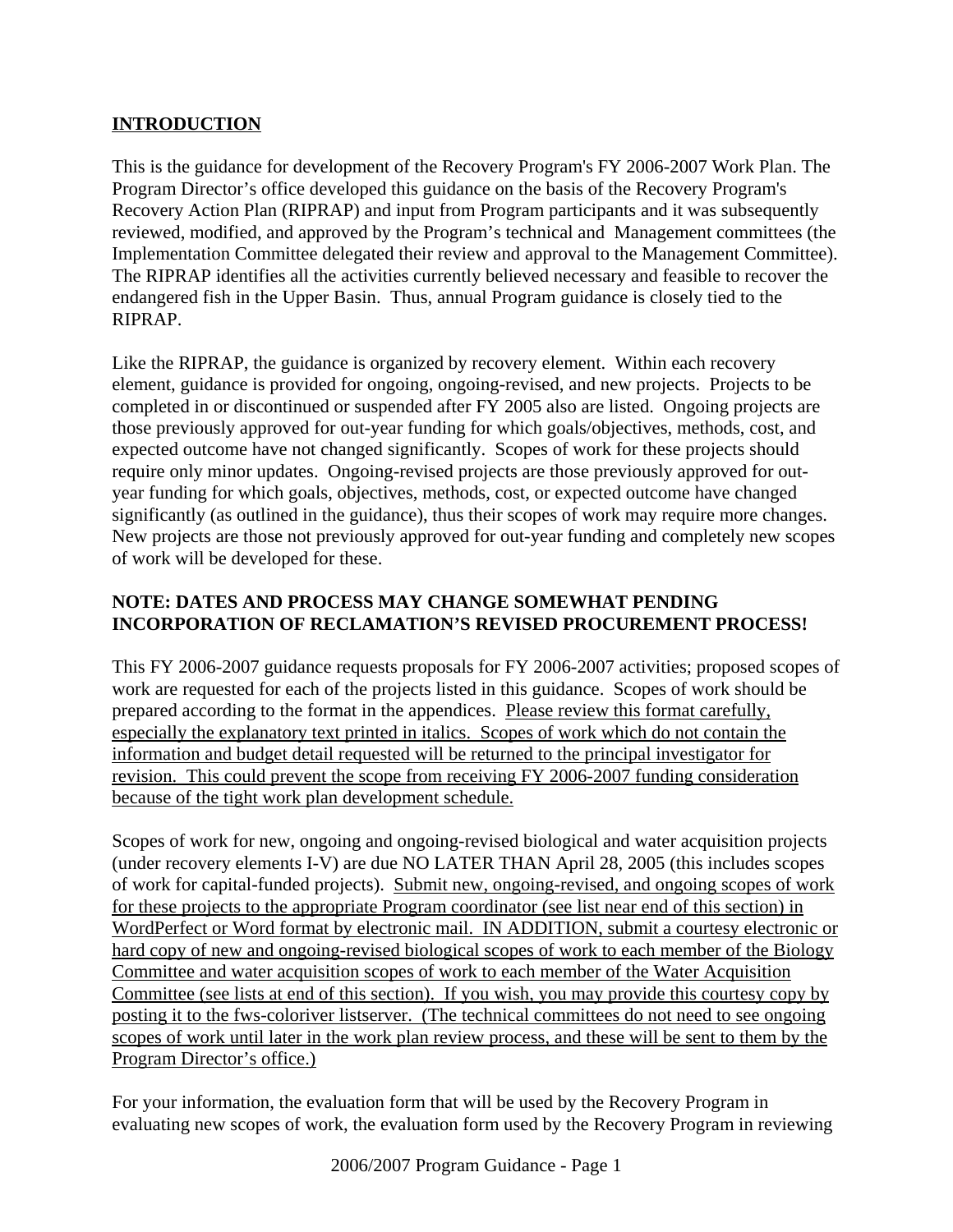and commenting on final draft project reports, the proper format for final draft reports that are submitted to the Biology Committee for review and approval, and the Biology Committee review process for final draft reports may all be found at http://www.r6.fws.gov/crrip/rfdoc.htm.

Scopes of work for information & education projects (under recovery element VI) also are due April 28, 2005, and should be submitted in WordPerfect or Word format to Debbie Felker (debbie\_felker@fws.gov).

Program management scopes of work (under recovery element VII) are due by July 1, 2005 (in WordPerfect or Word format by electronic mail to angela kantola@fws.gov).

Upon receipt of the proposed scopes of work, the Program Director's office will begin working (with technical advisory panels and principal investigators) to review and refine the scopes of work and develop a recommended technical annual work plan. This recommended work plan and refined scopes of work will be submitted by the Program Director to the technical committees for review on June 21. Technical committee comments are then due to the Program Director and the Management Committee by July 22. The recommended Program management work plan also is due from the Program Director to the Management Committee at this time. The Management Committee will meet in early August to discuss the recommended work plans and approve projects for the Draft FY 2006-2007 Work Plan. The Draft Work Plan will be submitted to the Implementation Committee for review by August 25. The Implementation Committee will meet in September and the final FY 2006-2007 Work Plan and final scopes of work will be distributed in the first quarter of FY 2006. If you have any questions about this guidance or the FY 2006-2007 work plan development process, please contact Angela Kantola at 303/969-7322, ext 221, or the appropriate coordinator:

Instream flow protection - George Smith 303/236-5322 ext. 235, george\_smith@fws.gov Habitat restoration and nonnative fish control - Pat Nelson 303/969-7322 ext. 226, pat\_nelson@fws.gov

Genetics and propagation, monitoring/research/life history - Tom Czapla 303/969-7322 ext. 228, tom\_czapla@fws.gov

Information, education, and public involvement - Debbie Felker 303/969-7322 ext. 227, debbie\_felker@fws.gov

Program management - Angela Kantola 303/969-7322 ext. 221, angela kantola@fws.gov

The Program Director's Office would like to call to the committees' attention the fact that available funds in the Recovery Program are indexed to inflation, which has averaged 2.68% annually over the last 5 years and may be ~3% in FY 06. Project budgets, however, have been increasing at  $\sim$ 5% annually. One reason for this is that salaries increases frequently outpace inflation due to grade increases, etc. However, the gap between inflation and project costs means that the number of activities the Program can fund has been slowly, but steadily decreasing. Therefore, where an inflation factor has applied been to projects in the FY 06-07 draft Program Guidance, we have used 3%.

Biology Committee e-mail list:

burton@wapa.gov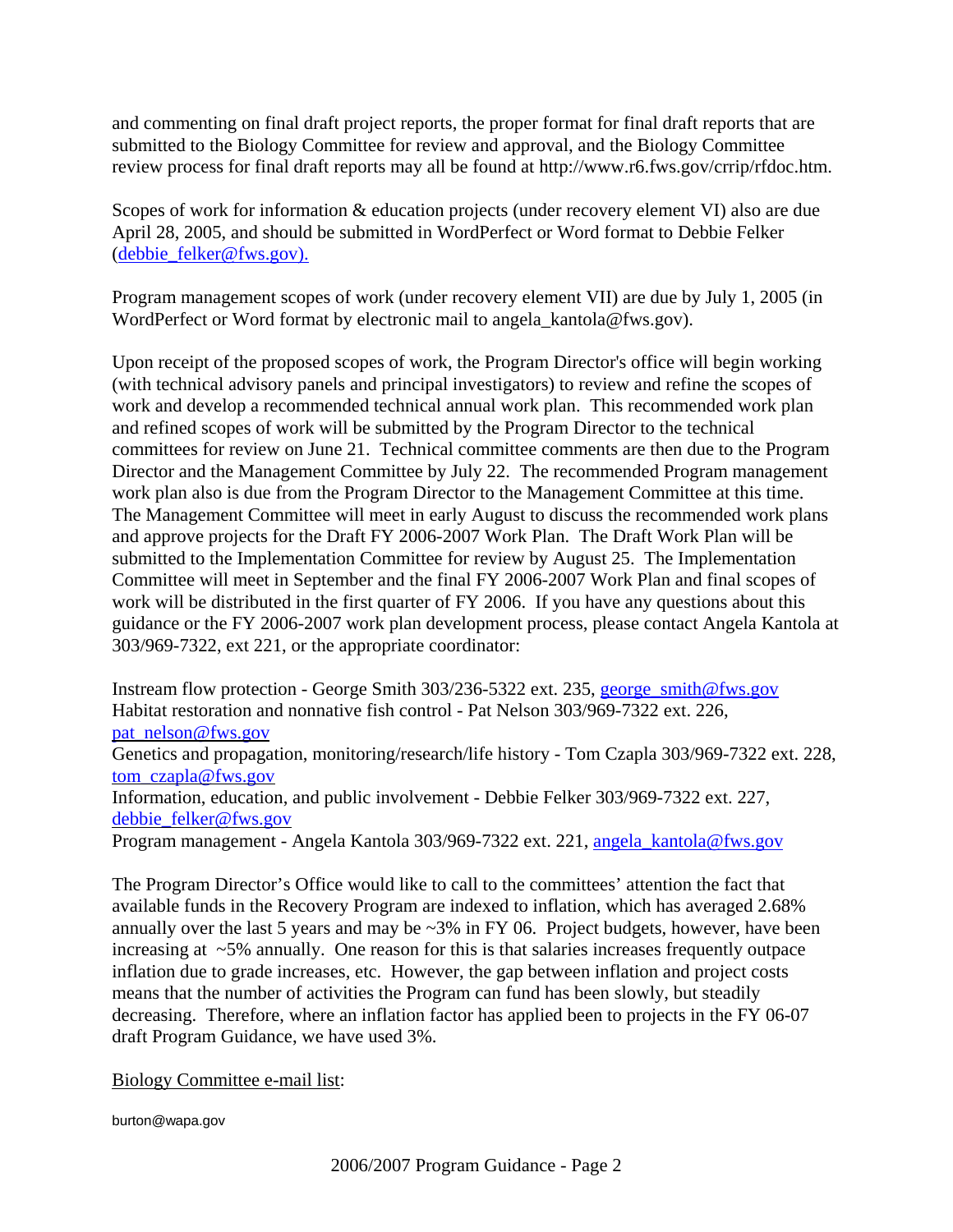chuck\_mcada@fws.gov ckeleher@cuwcd.com dave\_irving@fws.gov dspeas@uc.usbr.gov george\_smith@fws.gov h2orus@waterconsult.com hayse@anl.gov jhawk@lamar.colostate.edu john\_wullschleger@nps.gov jshiel@state.wy.us juliejackson@utah.gov kbestgen@cnr.colostate.edu kelagory@anl.gov kevinchristopherson@utah.gov Kevin.Gelwicks@wgf.state.wy.us matthewandersen@utah.gov melissa\_trammell@nps.gov pat\_nelson@fws.gov PatrickGoddard@utah.gov rip.bdavis@ecoplanaz.com robert\_muth@fws.gov tim\_modde@fws.gov tom.nesler@state.co.us tom\_chart@fws.gov tom\_czapla@fws.gov trinahedrick@utah.gov angela\_kantola@fws.gov

#### Water Acquisition Committee e-mail list:

boydclayton@utah.gov builenberg@uc.usbr.gov George\_Smith@fws.gov h2orus@waterconsult.com jshiel@missc.state.wy.us luecke5@earthlink.net michelle.garrison@state.co.us mwilson@gp.usbr.gov randy.seaholm@state.co.us rnorman@uc.usbr.gov rtenney@crwcd.org Robert\_Muth@fws.gov terry@cuwcd.org tiseman@tnc.org Angela\_Kantola@fws.gov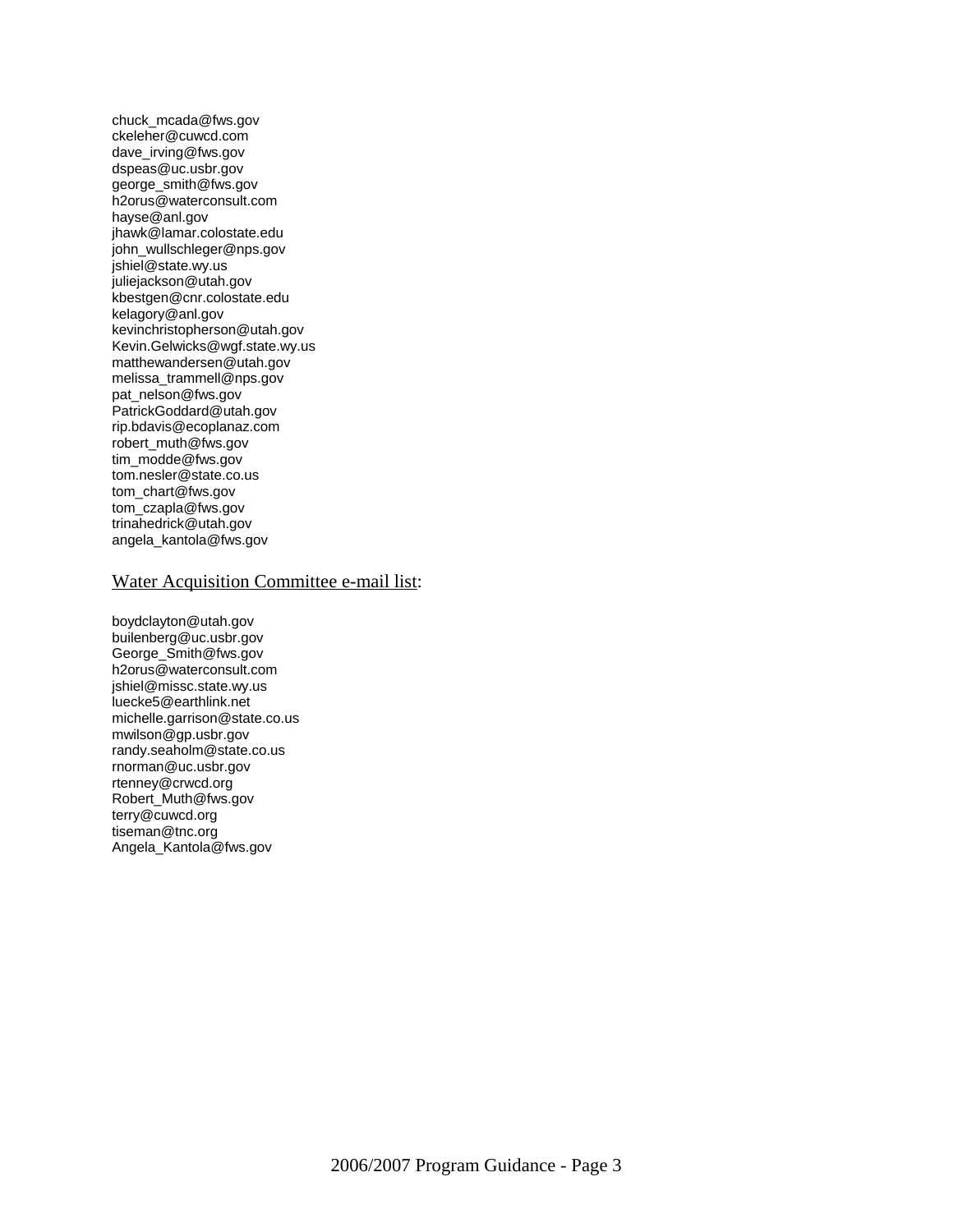## **I. INSTREAM FLOW IDENTIFICATION AND PROTECTION**

Instream flow activities in FY 2006 and 2007 will be directed toward: 1) ongoing flow, temperature, and channel/sediment monitoring (as identified in the Strategic Plan for Geomorphological Research and Monitoring); 2) augmenting flows in the Colorado, Yampa and Gunnison rivers to help meet Service flow targets; and 3) continue efforts to develop PBO'S for tributaries.

| <b>PROJECT</b> |       | <b>PROJECTED</b> |
|----------------|-------|------------------|
| <b>NUMBER</b>  | TITLE | FY 06/07 BUDGET  |

#### *ONGOING PROJECTS*

**9 WATER RIGHT ACQUISITION CONSULTANT** Up to \$10,000/year Supports actions as needed to identify and protect flows on the Colorado, Green, and Yampa rivers.

**67 STEAMBOAT LAKE WATER LEASE** Up to \$80,000/year This project is an interim water supply to support late summer flows in the Yampa River until water from Elkhead enlargement comes on line in 2007. A new 5-year lease was negotiated in 2004 for up to 2,000 acre feet of water/year at \$40/acre foot. The Recovery Program pays only for the amount of water actually released for instream flow augmentation.

**70 COLORADO INSTREAM FLOW PROTECTION** \$15,000 / \$15,000 CWCB activities to protect instream flows in the Colorado and Yampa river basins. These are additional funds provided by Colorado.

**71 COLORADO RIVER DECISION SUPPORT SYS.** \$150,000 / \$150,000 CWCB uses CRDSS to assess legal and physical availability of water and Compact considerations for protection of instream flows in the Colorado and Yampa river basins.

#### **C-11 GRAND VALLEY WATER MANAGEMENT** \$? / \$0

Some capital funds may be needed in FY 06 for final activities related to construction of the Grand Valley Water Management Project to provide additional water for the 15-Mile Reach of the Colorado River.

## **86 GEOMORPHOLOGY PEER REVIEW** Up to \$10,000/FY

As-needed peer review of scopes of work and draft final reports containing a geomorphological component.

## **C-9 ELKHEAD ENLARGEMENT** \$2,000,000 / \$1,729,000

Enlargement of Elkhead Reservoir as discussed in Yampa River Management Plan to augment Yampa River base flows using 5,000 af of permanent storage out of the 12,000 af enlargement with option to lease an additional 2,000 af on an as-needed basis.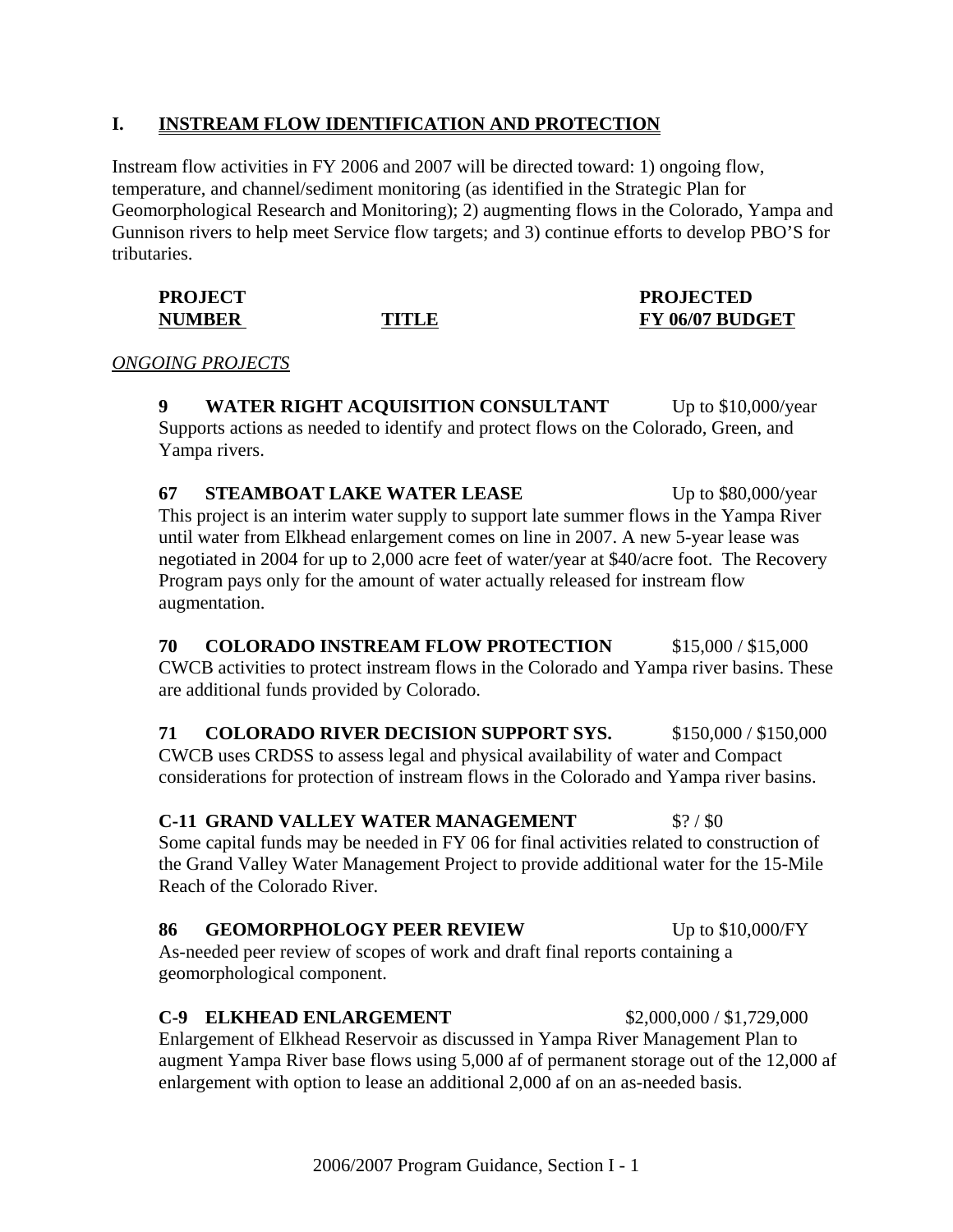**19 RECOVERY PROGRAM HYDROLOGY SUPPORT** \$148,300 / \$152,800 The Service's Division of Water Resources collects temperature and hydrology data, administers contracts, and develops data used by the Water Acquisition Committee to assess instream flow protection. Other tasks include: collecting data required under 15- Mile Reach and Yampa River PBO's; working with the Bureau of Reclamation and recovery Program staff on the Aspinall re-operation EIS; and supporting the Program Director's Office on various projects as they arise. (Combine previous 19h & 19b into one scope of work).

## **FR-Sed. Mon. GREEN AND YAMPA RIVER SEDIMENT MONITORING**

\$65,800/\$67,800

This project is establishing automated suspended-sediment samplers in two critical reaches of the Upper Colorado River Basin (Whitewater gage on the Gunnison River and the Green River near Jensen, Utah). Daily suspended-sediment load data at these two sites provides information needed for: (1) an understanding of sediment budgets (sediment import and export balance); (2) the effects of flow regime on habitat maintenance; (3) the relationship between sediment load and flow, including base and peak flows; (4) the effects of antecedent conditions (if the right sequence of years is present) on sediment transport; and (5) the effect of peak-flow duration on sediment transport rates.

Sediment data previously collected at streamflow gages in the basin will be useful in resolving many of the key uncertainties associated with existing flow recommendations. A retrospective analysis of historic sediment data is underway for the key sites on the Colorado, Gunnison, and Green River near Green River Utah. This analysis will determine whether sediment-transport relations can be derived from existing data and what if any additional data may be needed to develop or improve sediment transport equations at these sites. Also, historic data is being evaluated to determine if significant trends exist in sediment transport, and the effect of variations in annual hydrographs (wet vs. dry years) on sediment transport is being evaluated.

2006/2007 Program Guidance, Section I - 2

#### **135 O&M FOR RUEDI RESERVOIR 10.825af** \$??? / \$???

No scope of work or annual report is required for this project, but the Recovery Program covers the operational costs of providing 10,825 af of water from Ruedi Reservoir to benefit the endangered fishes.

**C-32 RUEDI RESERVOIR 10,825 CAPITAL COST \$735,000 / \$735,000** No scope of work or annual report is required for this project. Reclamation is credited for contributing the annual capital cost of 10,825 af of water from Ruedi Reservoir to benefit the endangered fishes. This is over and above Reclamation's annual and capital funding obligations to the Recovery Program.

## *ONGOING PROJECTS NEEDING REVISION*

**8 RECOVERY PROGRAM GAGE O&M** \$83,500 / \$86,800 Supports several actions to identify, deliver, and protect instream flows on the Colorado, Green, Yampa, Duchesne, and Price Rivers. New gage on Williams Fork to be added to administer Elkhead releases.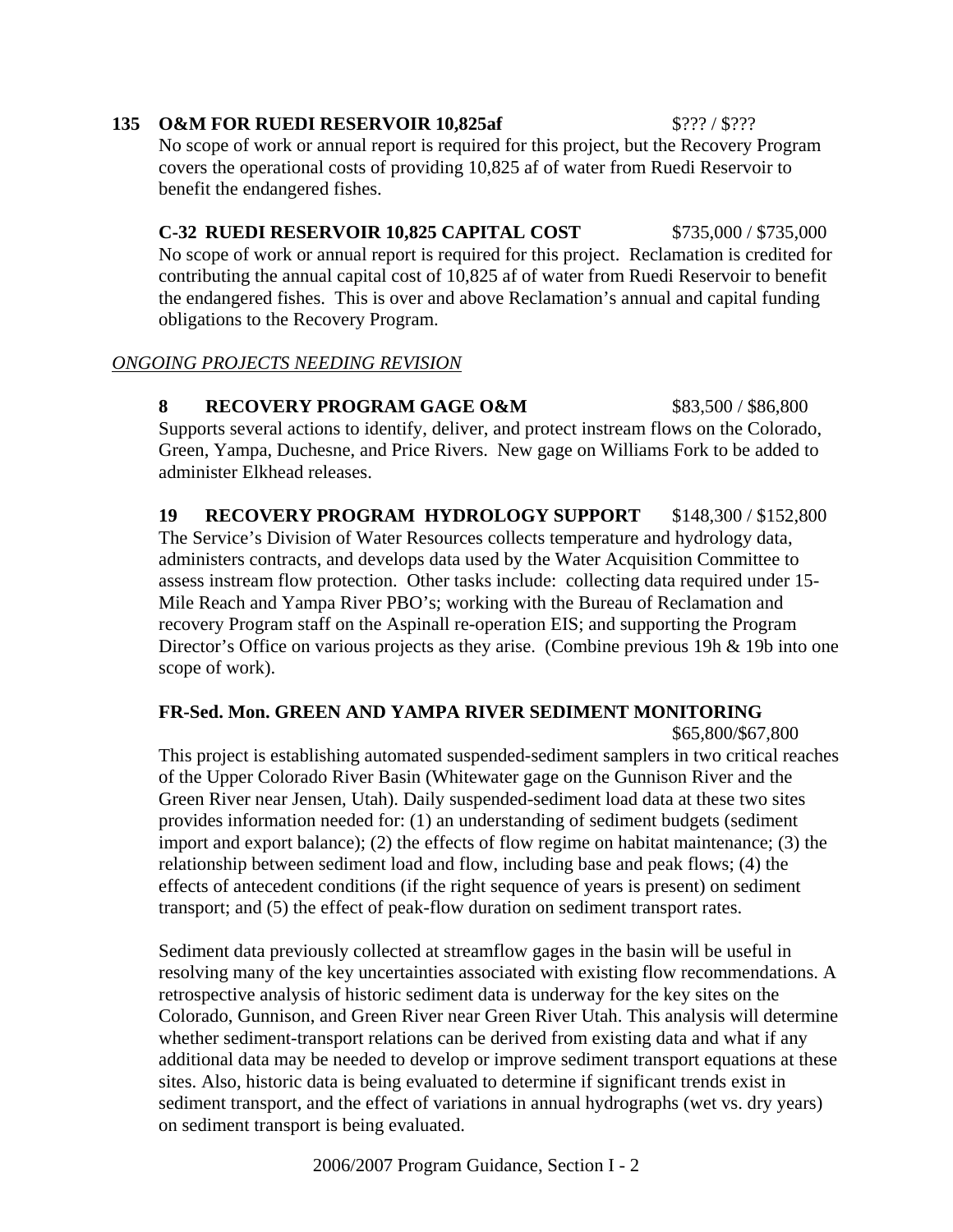2006/2007 Program Guidance, Section I - 3

As these sediment data are gathered and the retrospective sediment data analysis is completed, the sediment work group will continue to meet to identify methods, information gaps, and tasks to be included in potential scopes of work for future habitat monitoring.

## *PLACEHOLDERS*

**113 GUNNISON RIVER CONSULTATION PROCESS** Funded under #19 Identify an appropriate means by which to consult on depletions from the Gunnison River basin. Quantify foreseeable future depletions and identify a volume of existing and future depletions (to be covered under 19 as the need arises).

## **114 TRIBUTARY MGMT. PLAN(S)/PBO(S)** Funded under #19

Identify which, if any, significant tributaries are not covered by existing/pending biological opinions and develop management plan(s) for those tributaries to quantify existing and foreseeable future depletions to be covered under programmatic biological opinion(s) and identify management actions to offset impacts of depletions.

#### **114a TRIBUTARY WATER DEMAND TBD**

Placeholder for one or more depletion estimates for significant tributaries found to lacking adequate coverage under existing biological opinions. The FY 2002 scope of work was not implemented pending identification of affected tributaries. We anticipate that Colorado (CWCB) and/or Utah (UDWR) would be responsible for this activity.

#### **135a RUEDI EXTRA O&M COST** TBD

Extra costs for repairs, etc. Uncertain if there will be costs in FY 06-07.

#### **FR-115 FLAMING GORGE MONITORING** \$10,000 / \$???

Report identifying process to monitor the effect of future Flaming Gorge operations in Lodore and Whirlpool Canyons due in FY 05. Placeholder for \$10K to write up results of additional FY 05 monitoring of fish community response to full implementation of flow recommendations and expanding smallmouth bass population. Task(s) to manage smallmouth bass may continue in FY 06/07 under nonnative fish management.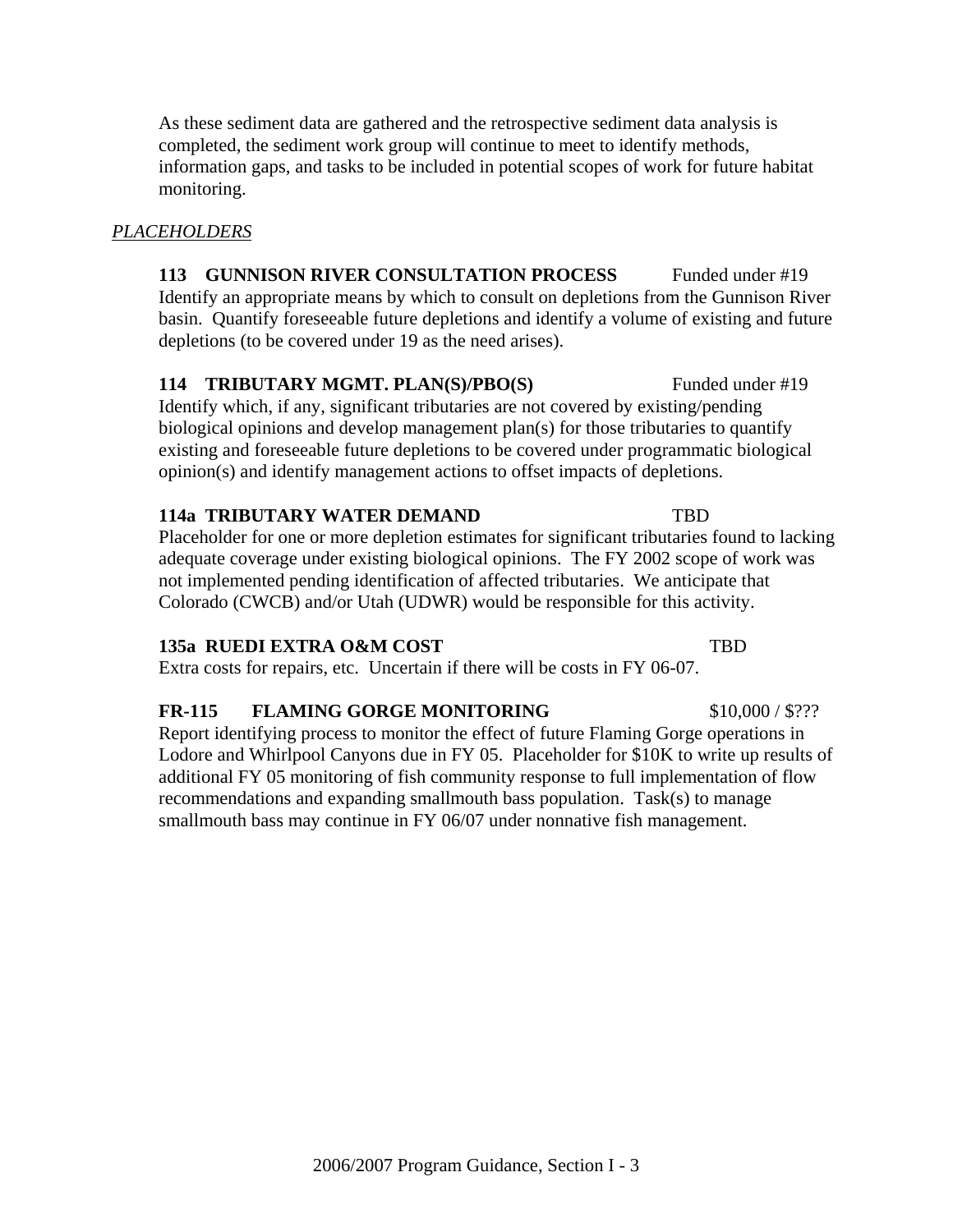## **II. HABITAT RESTORATION**

The goal of Habitat Restoration is to provide and protect habitat necessary to both achieve and sustain endangered fish recovery. Currently there are three major thrusts under this element of the Recovery Program.

- 1. Re-open access to historically-occupied river sections by restoring fish passage at the following migration barriers: a. Redlands Diversion Dam (completed 6/96) b. Grand Valley Irrigation Company Diversion (completed 1/98) c. Price-Stubb Diversion Dam (scheduled for completion 4/06) d. Grand Valley Project Diversion Dam (completed 8/04) e. Tusher Wash Diversion Dam (dropped from further consideration; deemed unnecessary) f. Yampa River diversion structures (dropped from further consideration; deemed unnecessary)
- 2. Install fish screens to prevent entrainment of endangered fishes into diversion canals.
	- a. Redlands Diversion Dam (scheduled for completion 8/05)
	- b. Grand Valley Irrigation Company Diversion (completed 4/02; modified 3/04)
	- c. Grand Valley Project Diversion Dam (scheduled for completion 8/05)
	- d. Tusher Wash Diversion Dam (scheduled for completion in 2007)
	- e. Yampa River diversion structures, if deemed necessary
- 3. Restore or enhance natural floodplain functions that support endangered fish recovery.

| <b>PROJECT</b> |       | <b>PROJECTED</b> |
|----------------|-------|------------------|
| <b>NUMBER</b>  | TITLE | FY 06/07 BUDGET  |

#### *ONGOING PROJECTS*

**C-4b REDLANDS and GVP FISH PASSAGE O&M** \$57,000 / \$58,700 Fish & Wildlife Service monitoring of the fish trap at both the Redlands and Grand Valley Project fish passage (sorting, examining and enumerating all fish; cleaning trash and debris from the trash racks, bar screens, fish trap, and fishway entrance).

## **C-4c REDLANDS LADDER and GAGE O&M** \$16,600 / \$16,600

Reclamation's fish ladder start up and shut-down activities; monthly inspections; gage ratings; service and replacement of equipment; annual reports.

## **C-5 PRICE-STUBB FISH PASSAGE** \$1,910,000 / \$0

Finish construction of fish passage at the Price-Stubb Diversion Dam on the Colorado River. Scheduled for completion by 4/06.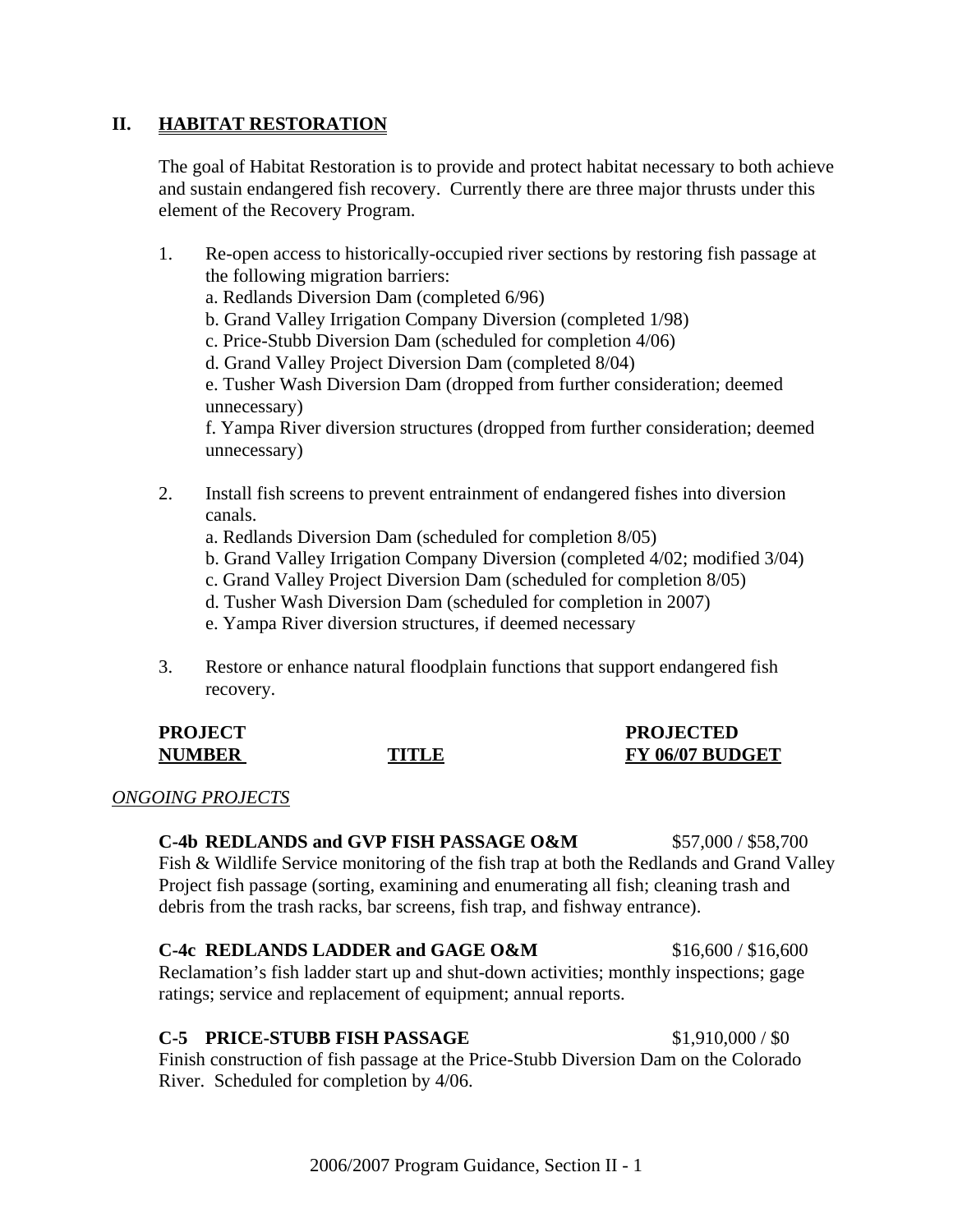# Operation and maintenance of passage and screen facilities at the GVIC Diversion Dam on the Colorado River near Palisade. **C-29a GVIC/GVP FISH SALVAGE**  $$23,700/$24,400$

Retrieve native fish from GVIC and GVP canals if screens not fully operated. If funds not needed, FWS will carry them over to the next fiscal year.

## **C-33 REDLANDS SCREEN O&M** \$15,000 / \$15,000 Operation and maintenance of screen at the Redlands Diversion Dam on the Gunnison River (by Redands Power).

# C-6-hyd HYDROLOGY/GEOMORPHOLOGY \$60,000 / \$0

Includes \$27.3K for construction oversight at the Hot-Spot complex on the Colorado River; and post-construction evaluation of nursery habitats along the Green, Colorado, and Gunnison rivers (if flows available).

## **C-6-const HABITAT RESTORATION (CONSTRUCTION)** \$100,000 / \$0 Restore Hot-Spot Complex on Colorado River near Grand Junction, Colorado. Construction expected to be completed in FY 06.

## *NEW PROJECTS*

## **COLORADO PIKEMINNOW ENTRAINMENT INTO YAMPA RIVER DIVERSION CANALS** \$10,000 / \$10,300

Assessment and evaluation of Colorado pikeminnow entrainment into diversion canals adjacent to the Yampa River. Efforts will focus on the largest diversion (i.e., Maybell and/or Duffey ditch), beginning in the fall of 2006.

# **TITLE: EVALUATION OF ENTRAINMENT OF COLORADO PIKEMINNOW INTO THE MAYBELL AND/OR DUFFEY CANAL**

## **RIPRAP Item Number:**

Green River Action Plan: Yampa and Little Snake Rivers

- II.A.2. Reduce/eliminate entrainment of Colorado pikeminnow at diversion structures.
- II.A.2.a. Identify and evaluate existing diversion structures for entrainment of Colorado pikeminnow.

2006/2007 Program Guidance, Section II - 2

# **C-23 GVP FISH SCREEN & PASSAGE O&M** \$85,000/\$85,000

also expected to be needed in FY 07.

Operation and maintenance of passage and screen facilities at the GVP Diversion Dam on the Colorado River.

Green River, Utah. Scheduled for completion in 2007. Operation and maintenance funds

**C-28 TUSHER WASH DIVERSION SCREEN** \$1,041,000 / \$2,959,000 Construct fish screen at the Tusher Wash Diversion Dam canal on the Green River near

**C-29 GVIC PASSAGE AND SCREEN O&M** \$93,600 / \$93,600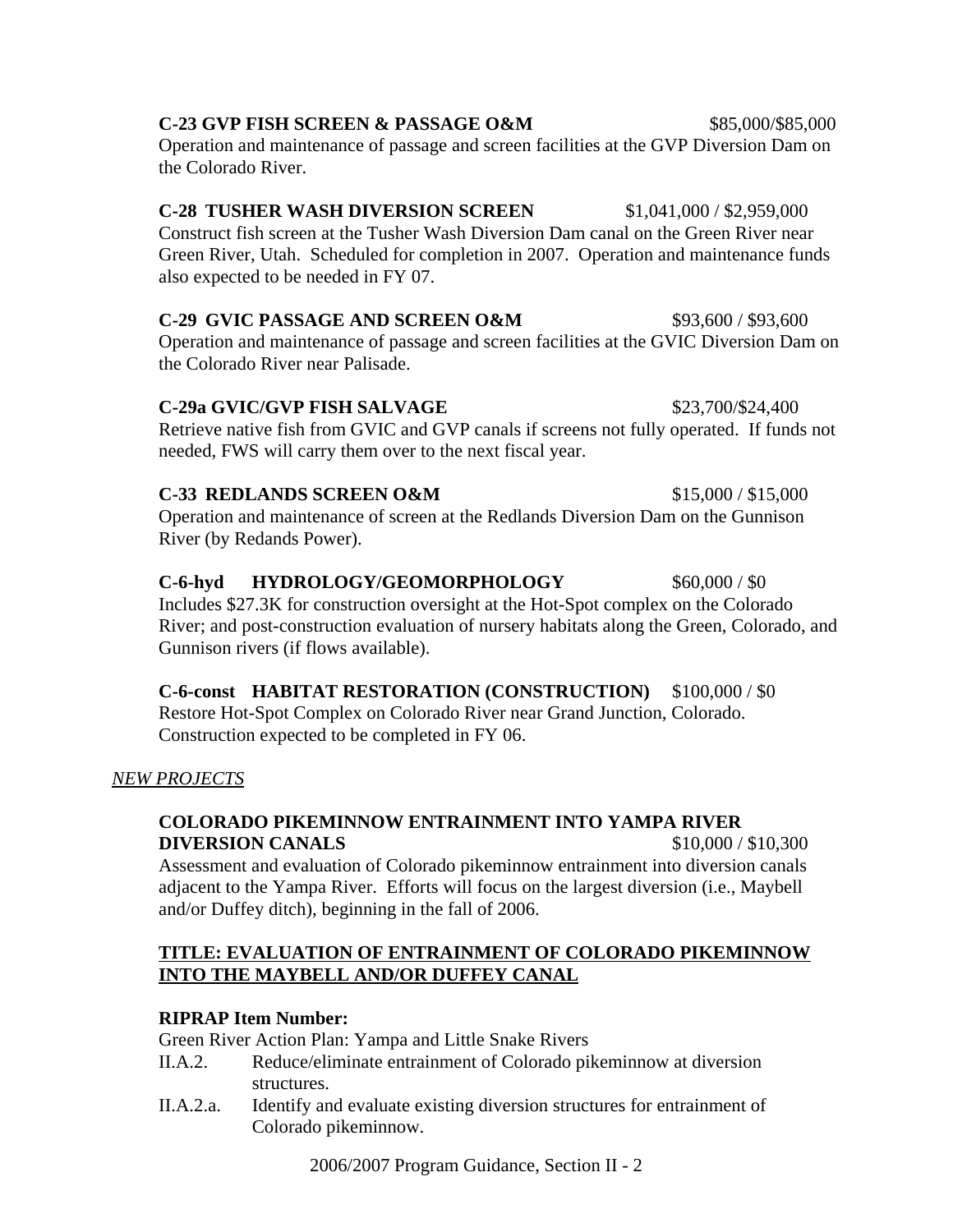#### **Rationale/Problem Statement:**

Identification of existing Yampa River diversion structures which may entrain Colorado pikeminnow into canals is recommended in the Yampa Management Plan (Roehm 2004) and Yampa PBO (USFWS 2005). The Maybell Diversion Canal is currently the largest diversion on the Yampa River. If entrainment is determined to be a problem, then remedial action will be considered and additional diversion canals may be evaluated.

#### **Project Goals and Objectives:**

Document the number of native and endangered fish salvaged from the Maybell Canal and/or Duffey Ditch. Return native fish to the Yampa River.

#### **Expected Products:**

A report that identifies and tabulates native and endangered fishes entrained and stranded in the Maybell Canal.

#### **Recommended Approach/Methods:**

The entire length of the Maybell Canal and major laterals that hold water after irrigation diversions are terminated will be sampled using a barge electrofishing system carried in the back of a pickup truck. The truck will travel the canal road searching for pools of water that could still hold fish. When pools of water are found, crews will walk the canal using electrofishing probes and capture all fish possible. Native fish will be placed in a hatchery truck, transported to the Yampa River and released alive. Records of species and numbers of fish collected will be maintained.

## **Schedule:**

November 2006 Sample canal and major laterals December 2006 Submit annual report November 2007 Sample canal and major laterals December 2007 Submit annual report

**Cost Range:** ~\$10,000

## **Literature Cited:**

- Roehm, G.W. 2004. Management plan for endangered fishes in the Yampa River Basin and environmental assessment. U.S. Fish and Wildlife Service, Mountain-Prairie Region (6). Denver.
- USFWS. 2005. Final programmatic biological opinion on the *Management Plan for Endangered Fishes in the Yampa River Basin* dated January 10, 2005. Mountain-Prairie Region (6). Denver.

## *PLACEHOLDERS*

**C-6-em EASEMENT MANAGEMENT** \$62,000 / \$62,000 Easements acquired by the Recovery Program are managed by the Ouray National Wildlife Refuge Manager. Currently under management are 17 properties (1,347.12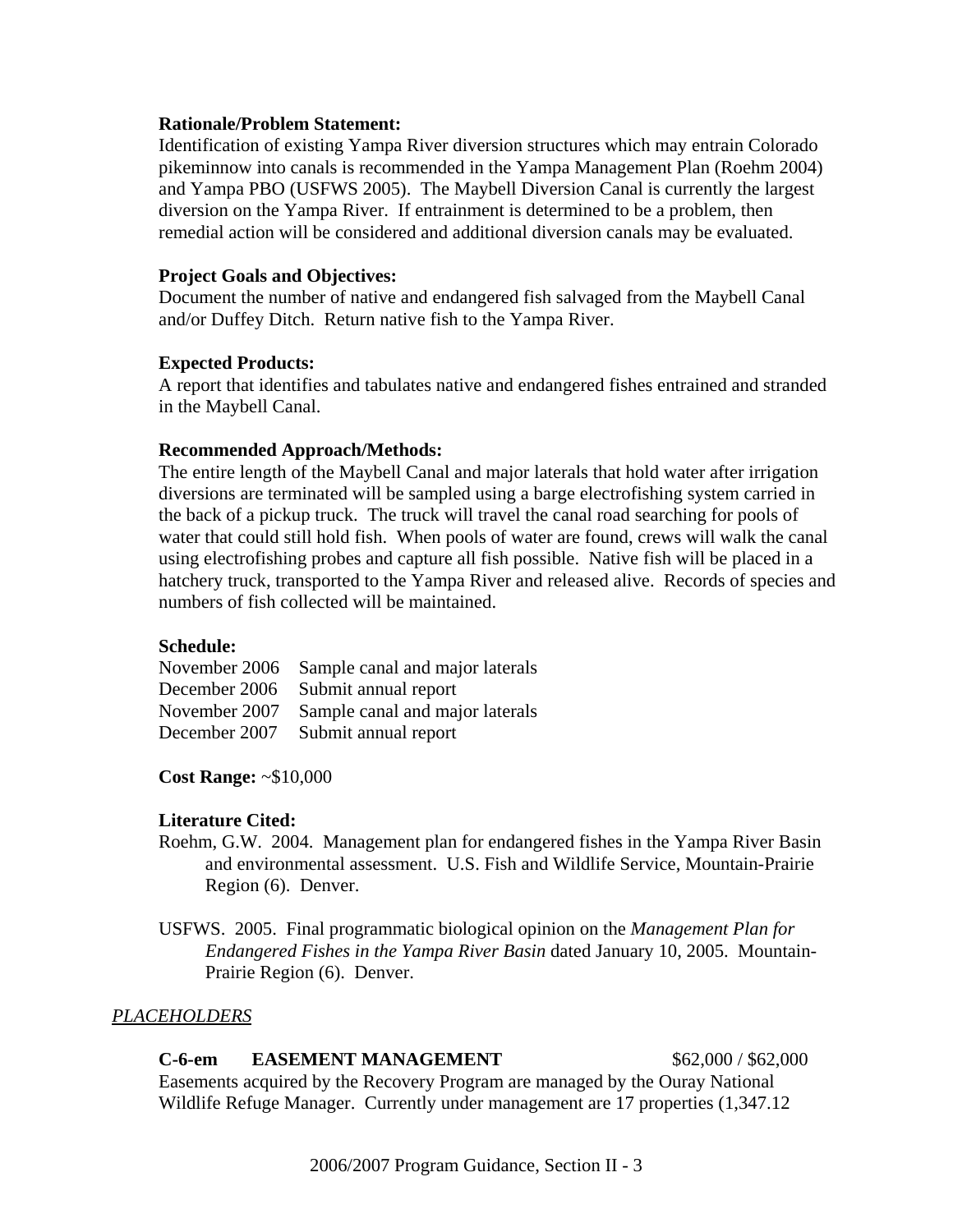acres). \$50,000 from Recovery Program; \$12,000 from FWS-Refuges. The actual cost of managing these easements needs to be fully evaluated.

## **C-6-RZ-recr EVALUATION OF RAZORBACK SUCKER MIGRATION AND RECRUITMENT FROM FLOODPLAIN DEPRESSIONS INTO THE MAINSTEM MIDDLE GREEN RIVER** \$26,500 / \$0

Evaluation of the size and age at which razorback suckers stocked as larvae migrate from floodplain depressions into the mainstem river (and of environmental cues related to this migration). The study has been delayed because flows have not been high enough to connect the floodplain habitats with the river.

**C-6-RZ-entr LARVAL DRIFT/ENTRAINMENT** \$105,200 / \$15,000 Determine larval entrainment rates as a function of flow, levee-breach configuration, and distance from spawning sites (contingent upon adequate flows). Need to see revised FY 05 scope of work and FY 05 project results to judge need for continuation in FY 06/07.

*COMPLETED/DISCONTINUED PROJECTS*

## **C-6-BT/RZ SURVIVAL/GROWTH OF STOCKED RAZORBACK AND BONYTAIL IN MIDDLE GREEN FLOODPLAINS**

**C-6-RZ/BT SURVIVAL/GROWTH OF LARVAL RAZORBACK AND BONYTAIL STOCKED INTO MIDDLE GREEN FLOODPLAIN DEPRESSIONS**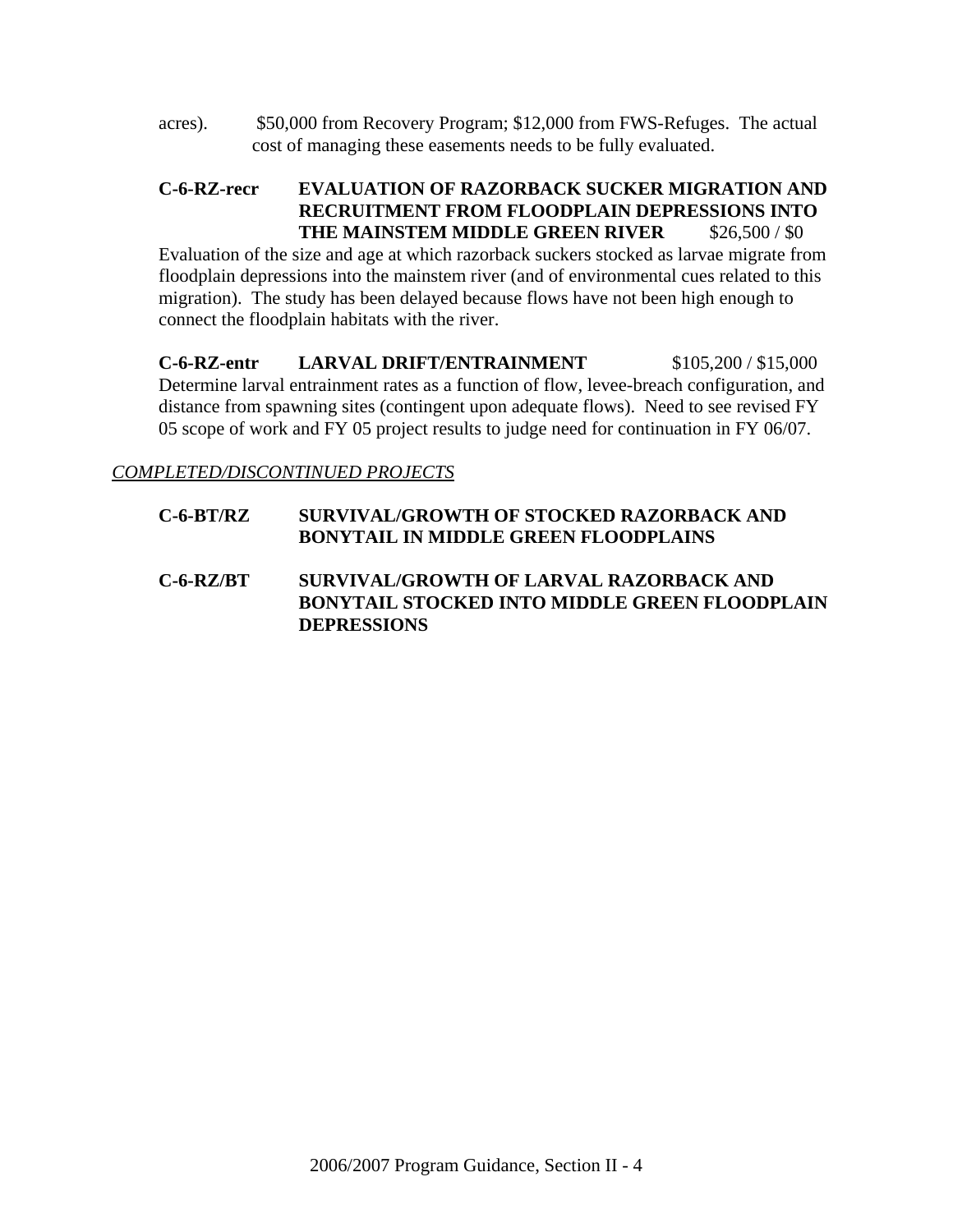## **III. REDUCE NONNATIVE FISH AND SPORTFISH IMPACTS**

Nonnative fish management activities in FY 2006–2007 will be directed primarily toward: 1) removal/control of problematic nonnative fishes from river reaches occupied by the endangered fishes; 2) evaluation of species response to nonnative fish management activities; and 3) identification of sources of problematic nonnative fishes.

| <b>PROJECT</b> |       | <b>PROJECTED</b> |
|----------------|-------|------------------|
| <b>NUMBER</b>  | TITLE | FY 06/07 BUDGET  |

*ONGOING PROJECTS*

**C-20 HIGHLINE LAKE NET O&M** \$3,470 / \$3,470 O&M from Colorado additional in-kind funds.

## **119 ESCAPEMENT FROM STARVATION RESERVOIR**

Evaluation of sportfish escapement from Starvation Reservoir. If flows adequate for evaluation of spillway escapement in 2005, then additional funds will not be needed in FY 06 except for writing report.

## *ONGOING PROJECTS NEEDING REVISION*

All of these nonnative fish control activities may require revision based on the outcome of previous years' work.

**98a MIDDLE YAMPA PIKE TRANSLOCATION** \$78,800 / \$81,200 Removal and translocation of northern pike from the middle Yampa River by CDOW.

**98b UPPER YAMPA PIKE TRANSLOCATION** \$141,700 /\$146,000 Removal and translocation of northern pike from the upper Yampa River between Hayden and Craig.

**109 MIDDLE GREEN PIKE MANAGEMENT** \$25,800 /\$26,500 Continuation of the removal of northern pike from the middle Green River which began in 2001.

**110 LOWER YAMPA BASS AND CATFISH MGMT.** \$115,200 / \$118,700 Removal of smallmouth bass and channel catfish from the lower Yampa River to sufficiently reduce their abundance and minimize predatory and competitive impacts on growth, recruitment, and survival of resident humpback chub.

**123 GREEN RIVER BASS MANAGEMENT** \$223,000 / \$229,700 Removal of smallmouth bass and northern pike from the Green River.

**124 DUCHESNE NONNATIVE FISH MANAGEMENT** \$30,000 / \$30,900 Removal of channel catfish, smallmouth bass, and northern pike from the Duchesne River.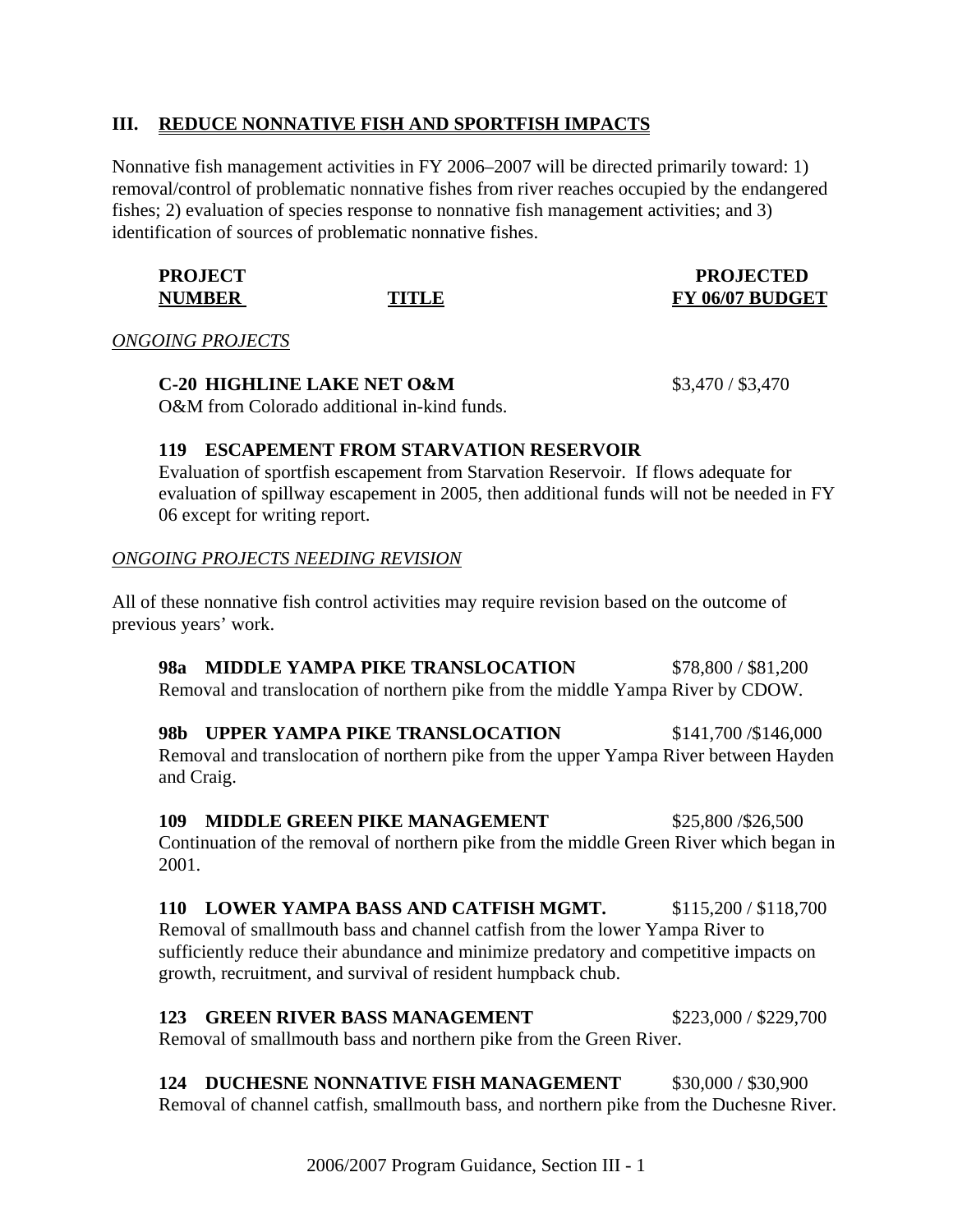**125 MIDDLE YAMPA BASS AND PIKE TRANSLOCATION** \$221,900 / \$228,500 Removal and translocation of smallmouth bass and northern pike from the middle Yampa River by CSU. Need to see revised FY 05 scope of work to estimate FY 06/07 budget.

**126 COLORADO RIVER CENTRARCHID MGMT.** \$73,800 / \$76,000

Removal of centrarchids from the Colorado River.

## **140 YAMPA FISH RESPONSE TO NONNATIVE FISH MANAGEMENT**

\$64,000 / \$34,600 Study to determine response of small-bodied fishes, and native and endangered fishes to Yampa River nonnative fish management activities.

## **GREEN RIVER FISH RESPONSE TO NONNATIVE FISH MANAGEMENT**

\$32,900 / \$34,500 Study to determine response of small-bodied fishes, and native and endangered fishes to Greeen River nonnative fish management activities.

## **YAMPA RIVER NORTHERN PIKE SOURCES** \$10,000/\$0

Study to determine sources of northern pike that immigrate into critical habitat of the Yampa River.

## *COMPLETED/DISCONTINUED PROJECTS:*

## **118 EVALUATION OF ESCAPEMENT FROM ELKHEAD**

Study to determine levels of nonnative warmwater sportfish escapement from Elkhead Reservoir completed. Final report expected in early 2005.

## **98c UPPER YAMPA NORTHERN PIKE TAGGING**

Study to quantify immigration of northern pike into critical habitat of the Yampa River from upstream sources. FY 05 expected to be the last year of tagging northern pike upstream of the Hayden Bridge.

## **C-18/19 CENTRARCHID SOURCES**

Isotope study to identify sources of centrarchids found in the Colorado River. Draft report due to coordinator 12/15/05. Assume additional funds will not be needed to finalize report in FY 06.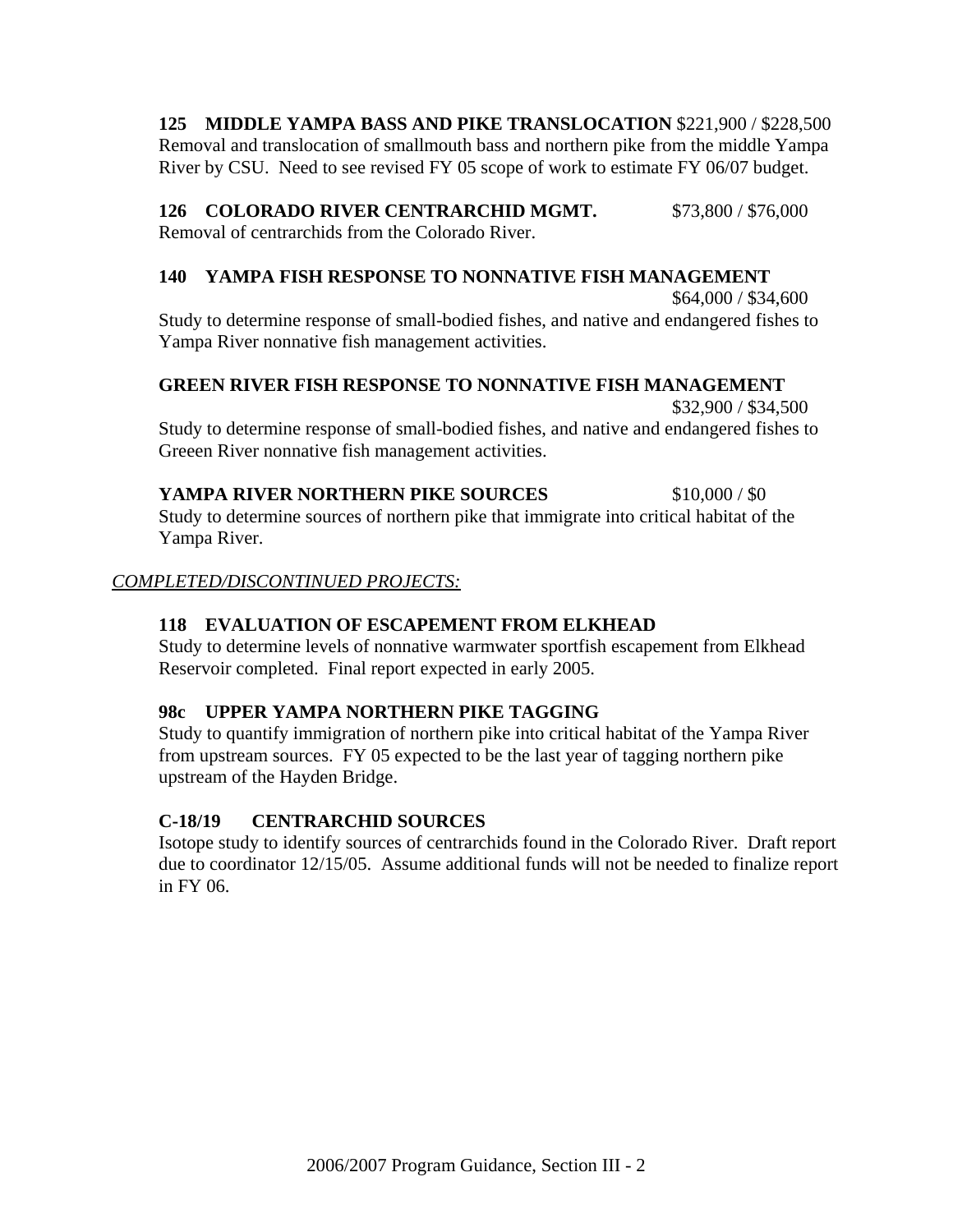## **IV. PROPAGATION & GENETICS MANAGEMENT**

The goals of Propagation and Genetics management are: to prevent immediate extinction of any endangered Colorado River fish stocks; to conserve genetic diversity of wild endangered fish stocks through recovery efforts; to maintain genetic diversity in captive-reared endangered fish broodstock that is similar to that of the wild stock used as founders; and to produce genetically sound offspring for augmentation efforts.

| <b>PROJECT</b> |             |
|----------------|-------------|
| <b>NUMBER</b>  | <b>TITL</b> |

## **PROJECTED E** FY 06/07 BUDGET

*ONGOING PROJECTS*

## **C–7 PROPAGATION FACILITIES**

Leasing growout ponds to produce endangered fish for stocking and purchasing necessary PIT-tags and tagging equipment. At this point, it does not appear that any leases need to be renewed in FY 07.

| <b>COLORADO RIVER SUBBASIN GROWOUT PONDS</b><br>\$129,400 / \$0 |
|-----------------------------------------------------------------|
|-----------------------------------------------------------------|

(Capital)

## **PIT TAGGING EQUIPMENT FOR**

**BROODSTOCK AND AUGMENTATION FISH** \$176,200 / \$190,000

FY 06: 48,030 PIT-tags (~\$3.55/tag) for stocking requirements and 2 new readers  $(-\$2,850 \text{ each}).$ 

## *ONGOING PROJECTS NEEDING REVISION*

## **29 O&M OF PROPAGATION FACILITIES**

Operation and maintenance of Program hatchery facilities to produce endangered fish for stocking according to approved stocking plans. Ouray NFH budget reflects only the currently anticipated FWS-Fisheries contribution. Program Director's Office has reduced Wahweap budget recognizing it contained a fairly sizeable contingency fund and moved those funds to an overall hatchery O&M contingency, to be obligated to any of the four hatcheries, as needed. If not needed in any given year, these funds would be used to purchase additional PIT-tags, readers, and/or hatchery-related equipment for the following year.

| 29a<br>29 <sub>b</sub> | <b>GRAND VALLEY END. FISH FACILITY</b><br><b>OURAY ENDANGERED FISH FACILITY</b> | \$416,800 / \$429,300<br>\$437,000 / \$447,900 |
|------------------------|---------------------------------------------------------------------------------|------------------------------------------------|
|                        | <b>OURAY WELL-FIELD DEVELOPMENT/</b>                                            |                                                |
|                        | <b>REPAIR</b>                                                                   | \$45,000 / \$5,000                             |
| 29c                    | <b>WAHWEAP STATE FISH HATCHERY</b>                                              | \$217,600 / \$224,200                          |
| 29d                    | <b>COLORADO NATIVE SPECIES HATCHERY</b>                                         | \$79,500 / \$81,900                            |
| 29e                    | <b>HATCHERY O&amp;M CONTINGENCY</b>                                             | \$30,000 / \$30,000                            |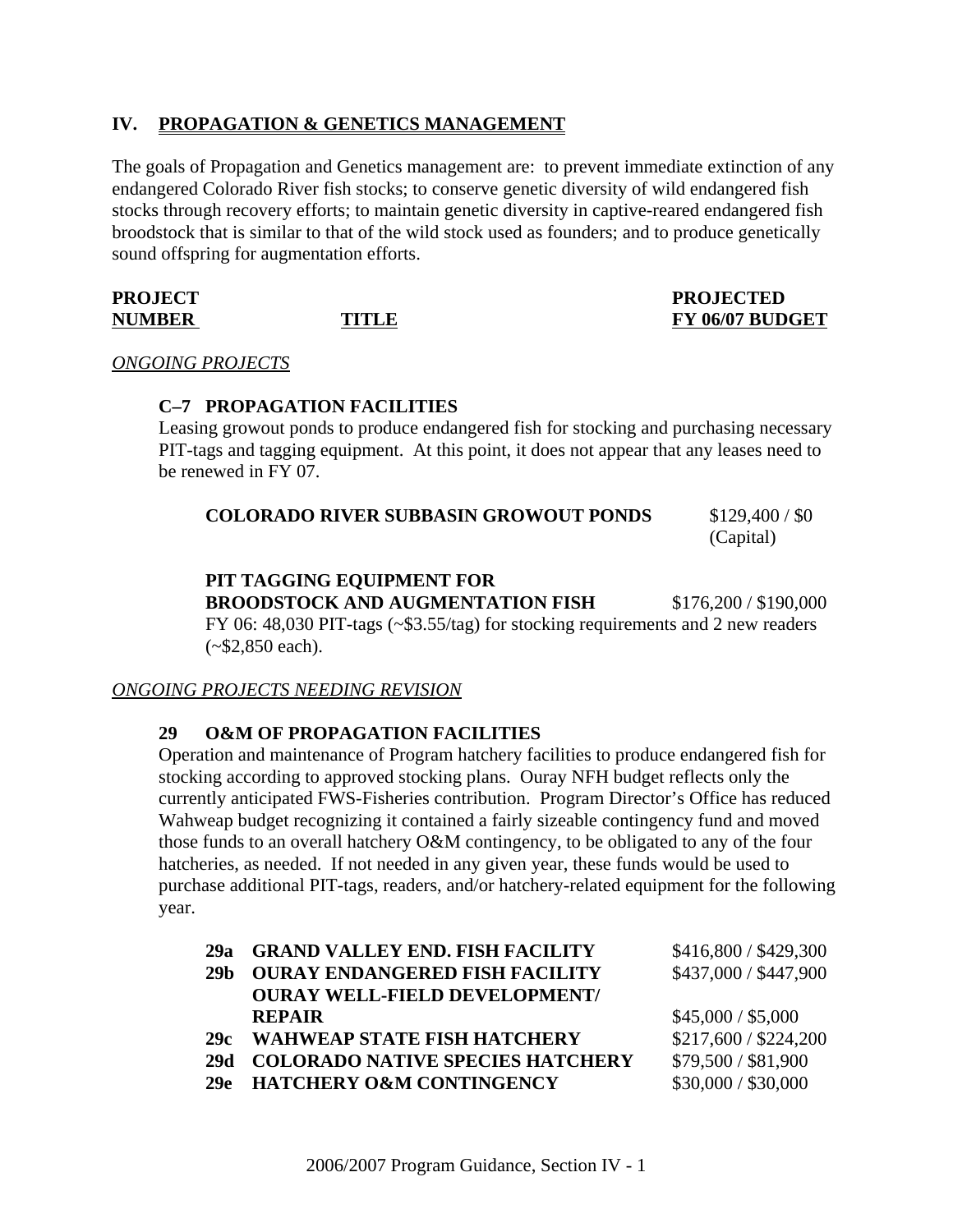## **V. RESEARCH, MONITORING, & DATA MANAGEMENT**

The goals of Research, Monitoring and Data Management are to provide the necessary information in life histories of endangered fishes to aid in the implementation of other Program activities, to determine the status and trends of the natural stocks, and to actively maintain the data in a useable format for researchers. The objective is to use this information in deciding the course of other Program management actions to recover the endangered fish.

| <b>PROJECT</b> |       | <b>PROJECTED</b> |
|----------------|-------|------------------|
| <b>NUMBER</b>  | TITLE | FY 06/07 BUDGET  |

*ONGOING PROJECTS*

**15 LARVAL FISHES IDENTIFICATION** \$49,100 / \$50,600 Processing of collections under project #22F, backlog cataloging, and maintenance curation of existing specimens.

## **121 SURVEY OF LARVAL RAZORBACK IN UPPER COLORADO** Final report due in FY 06.

**127 UPPER COLORADO RIVER PIKEMINNOW EST.** \$66,500 / \$0 Osmundson recommended gathering additional year of data due to poor confidence intervals in FY 03 estimate. However, Program Director's office recommends sticking to the current plan of three years sampling followed by two years of no sampling, and monitoring population status in "off years" with data collected through other studies. FY 06 funds are for data analysis and report write-up. Sampling begins again in FY 08.

**128 GREEN RIVER PIKEMINNOW EST.** \$330,000 / \$339,900 Population estimate of Colorado pikeminnow in the middle and lower Green River, restart after 2 years off.

**129 DESO/GREY HUMPBACK EST.** \$60,000 / \$123,600 Population estimate of humpback chub in Desolation/Grey Canyons of the Green River. Restarts in FY 06.

**130 CATARACT CANYON HUMPBACK CHUB EST.** \$0/\$25,000 Population estimate for humpback chub in Cataract Canyon to restart in fall FY 2007.

**131 BLACK ROCKS HUMPBACK CHUB EST.** \$0 / \$12,000 Population estimate for humpback chub in Black Rocks to restart in September 2007.

#### **132 WESTWATER CANYON HUMPBACK CHUB EST.** \$0 / \$44,300 Population estimate for humpback chub in Westwater Canyon to restart in September 2007.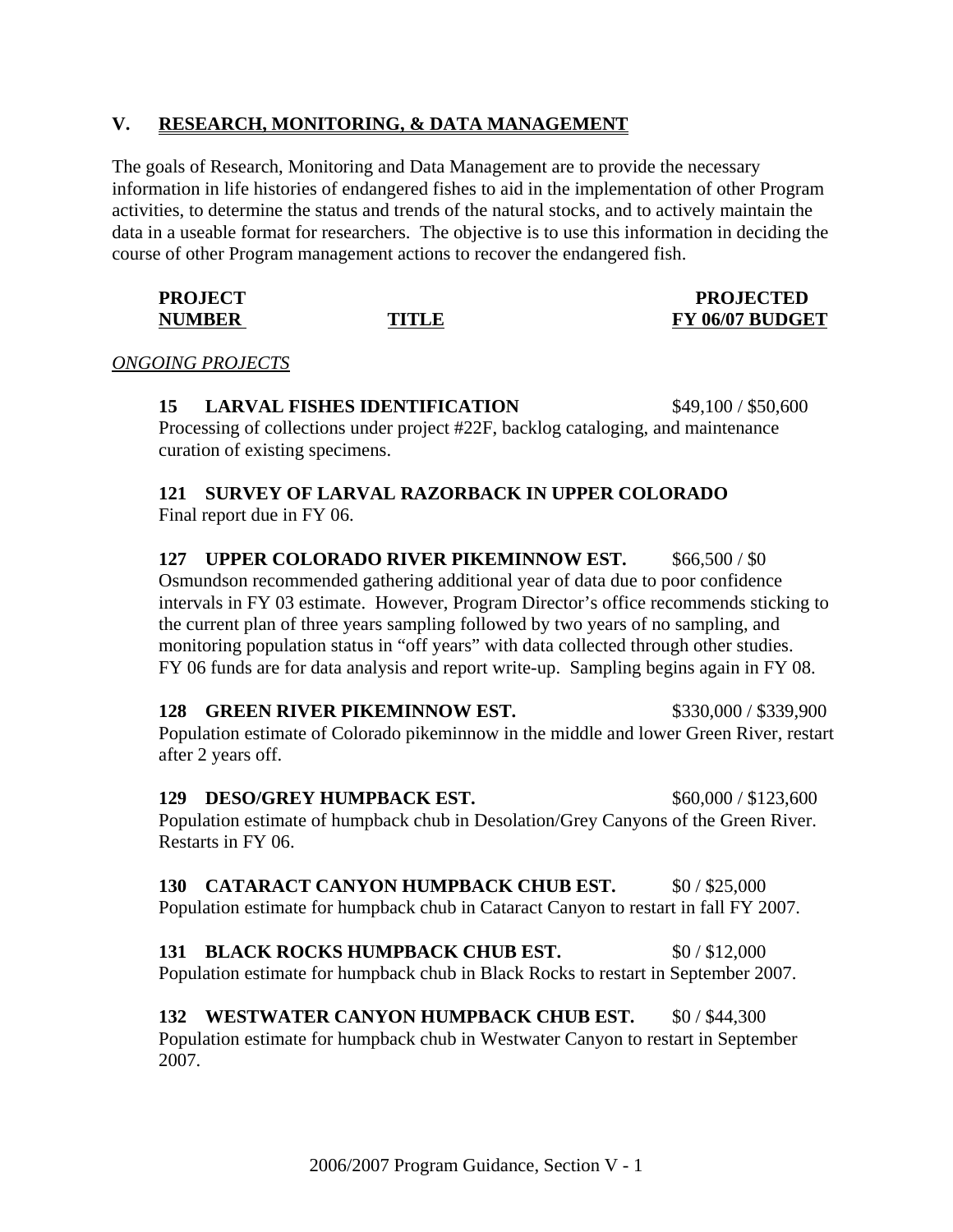## *ONGOING PROJECTS NEEDING REVISION*

## **16 DATABASE MANAGEMENT** \$37,900 / \$39,000

The Service compiles, manages, and maintain all research and monitoring data collected by the Recovery Program. Also includes all stocking information from the various hatcheries. Needs to include annual report identifying all endangered fish handled (including a summary of the status of stocked fish). Also, researchers will need to begin submitting data in a more specific format.

## **22F YAMPA & MIDDLE GREEN COLO. PIKEMINNOW & RAZORBACK SUCKER LARVAL ABUNDANCE** \$102,200 / \$105,200

"Real-time" larval razorback and pikeminnow monitoring to determine optimal dam operations. Re-assess: is all of this information, in fact, being used to drive dam operations?

**138 GREEN RIVER YOY PIKEMINNOW MONITORING** \$56,400 / \$58,100 Monitoring of young-of-the-year Colorado pikeminnow (previously included in ISMP) to maintain longterm database. Need summary report of data gathered to date; this report and future reports must link data with environmental factors as identified in the scope of work.

*NEW PROJECTS*

## **TITLE: POPULATION ESTIMATION AND ASSOCIATED DATA INTEGRATION**

*(Research framework to be developed in FY 2005.)* Placeholder: \$60,000 / \$60,000

## **TITLE: DEVELOPMENT OF A COMPUTER-INTERACTIVE KEY TO IDENTIFY CYPRINID LARVAE AND EARLY JUVENILES** \$40,600 / \$89,900

The Larval Fishes Laboratory at CSU has proposed to develop this key, similar to the one developed to identify razorback sucker larvae. Other entities to share the cost of this work need to be found before Recovery Program funds are committed. Placeholder for onethird of the funds (i.e. \$13,500 and \$30,000) has been included in the FY 06/07 budgets.

*PLACEHOLDERS*

# **133 YAMPA CANYON HUMPBACK CHUB EST.** \$0 / \$55,700

Population estimate for humpback chub in Yampa Canyon to restart in FY07; pending review of current data (having difficulty getting population estimate). If continued, anticipated sampling schedule is two trips in September, two in October.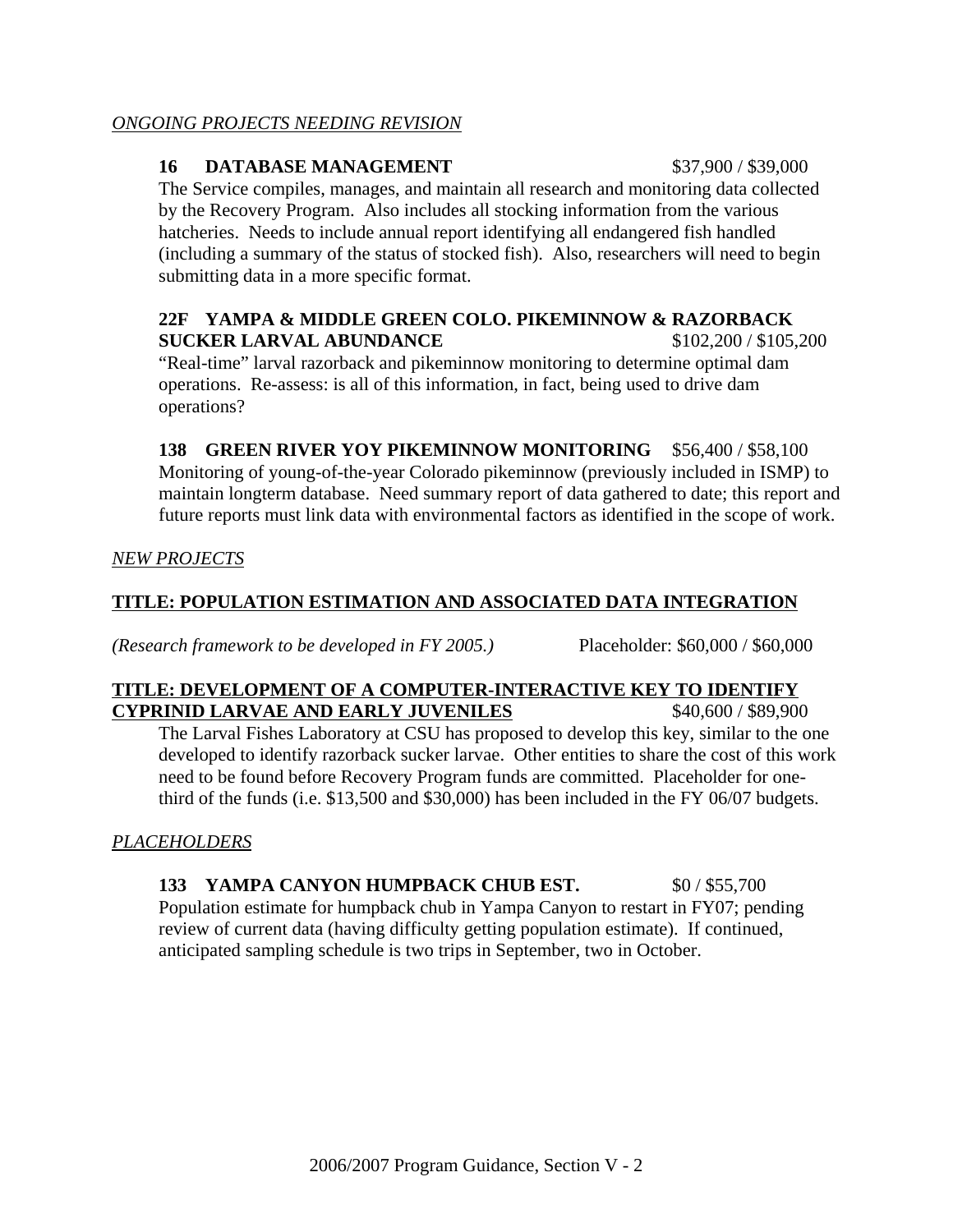## **VI. INFORMATION, EDUCATION, & PUBLIC INVOLVEMENT**

A strategic, multi-faceted information and education program is being implemented to: develop public involvement strategies at the beginning of any and all projects; educate target audiences (including the public and elected officials) about endangered fish and increase their understanding of and support for the recovery of these fish at local, state and national levels; provide opportunities for the public to participate in activities that support recovery; and improve communication and cooperation among members of the Recovery Program.

| <b>PROJECT</b> |       | <b>PROJECTED</b> |
|----------------|-------|------------------|
| <b>NUMBER</b>  | TITLE | FY 06/07 BUDGET  |

#### *ONGOING PROJECTS*

## **12 INFORMATION AND EDUCATION** \$50,000 / \$50,000

The Information and Education Program scope of work is a comprehensive communications plan that addresses goals, objectives and strategies for all aspects of the Recovery Program. Project-specific plans are included as subsets to the comprehensive plan. This method of planning and evaluating I&E activities is designed to improve both internal and external communication. The I&E Committee reviews and evaluates the plans and updates and changes them as needed to address changes in Program activities.

The following projects have scopes of work that contain public involvement activities which are considered subsets of the comprehensive I&E communication plan:

## **PIP 12B GRAND VALLEY PROJECTS** \$10,000 / \$10,000

This SOW is ongoing and addresses public involvement related to: restoring fish passage at the abandoned, privately-owned Price-Stubb Dam, constructing a fish screen at Tusher Wash Diversion Dam on the Green River; and assisting with the Gunnison River biological opinion and NEPA compliance. These activities include, but are not limited to, public meetings, news releases, one-on-one meetings with affected interests, distribution of literature and provision of regular updates to local congressional staff.

## **PIP 12E FLOODPLAIN RESTORATION** (Funds within C-6)

This work addresses public involvement related to habitat restoration along the Colorado mainstem and its tributaries. Activities include, but are not limited to, one-on-one meetings with affected landowners, involving potentially affected interests in decisionmaking processes, informing the public through news releases, distribution of literature and public meetings as appropriate.

## **PIP 12H INTERPRETIVE SIGNS AND EXHIBITS** \$20,000 / \$20,000

The Recovery Program is working to install interpretive signs and exhibits in key locations in the Upper Colorado River Basin to provide information about the endangered fishes and the Recovery Program. Plans for FY 06/07 include replacing an interpretive sign at Taylor Draw Dam at Kenney Reservoir in Rangely, Colorado; and producing and installing interpretive signs at Elkhead Reservoir in the Yampa River Basin; in the Gunnison River Basin near Delta, Colorado; at boat launching sites near Moab, Utah; at the visitor center

2006/2007 Program Guidance, Section VI - 1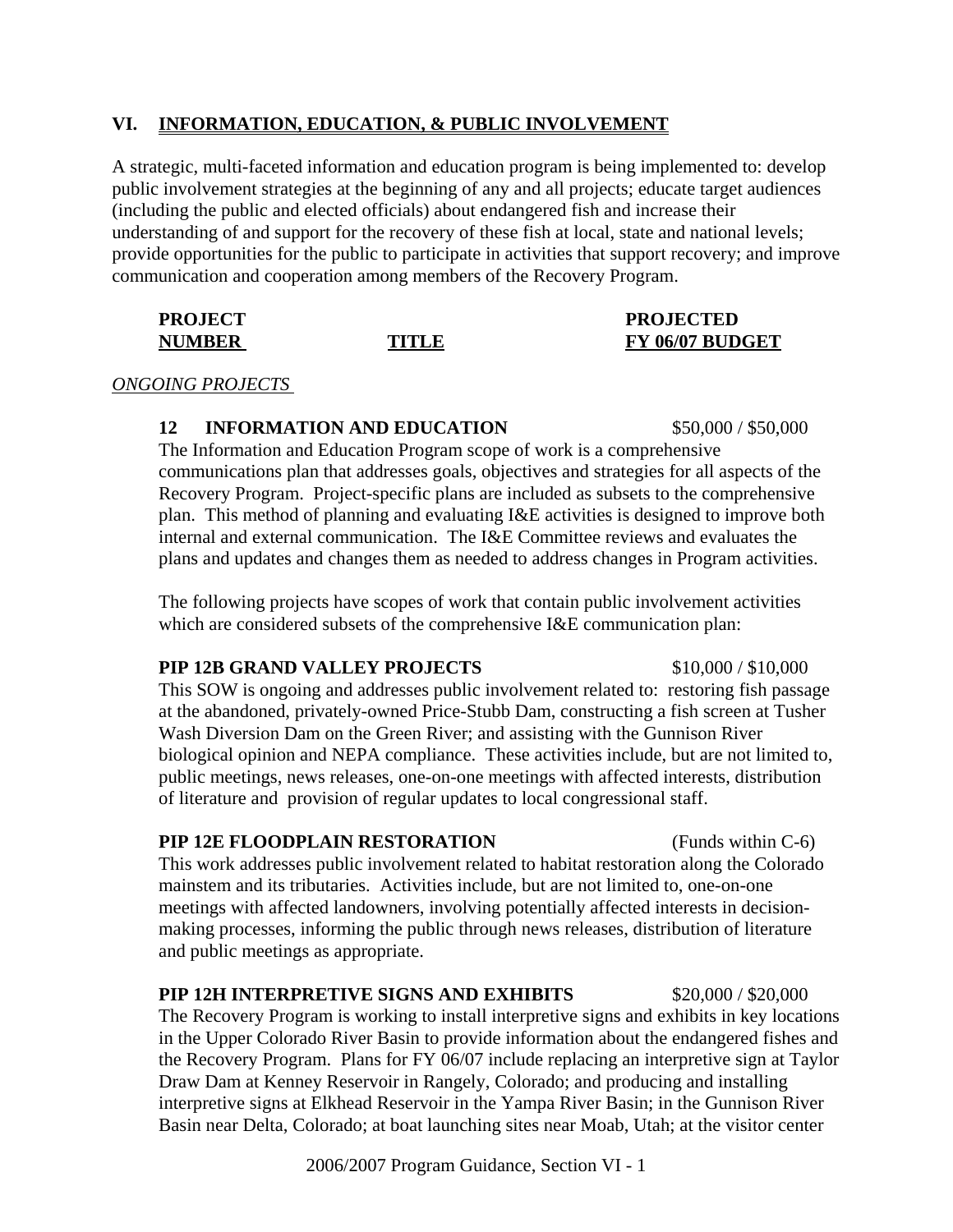at Jensen, Utah. In addition, the Recovery Program will pursue establishing an aquarium at the Lake Powell Visitor Center at Glen Canyon Dam in Page, Arizona, and the Dinosaur Museum in Fruita, Colorado.

**PIP 12I RUEDI RESERVOIR** Funded outside Recovery Program Since 1990, Reclamation has released water from Ruedi Reservoir to benefit endangered fish species in the 15-Mile Reach of the Colorado River. Local businesses and residents of Basalt, Colorado, remain concerned about the effects these releases will have on the Fryingpan River's gold-medal fishery. The Bureau of Reclamation handles all public involvement issues related to this project including hosting public meetings, sending news releases, and e-mailing updates to interested parties.

## *ONGOING PROJECTS NEEDING REVISION*

## **PIP 12L NONNATIVE FISH MANAGEMENT** \$5,000 / \$5,000

The Recovery Program continues its efforts to minimize the adverse effects certain species of nonnative fish have on the endangered fishes. A comprehensive strategic communications plan is updated and implemented annually to ensure that accurate, timely messages are delivered to target audiences.

## *PLACEHOLDERS*

**PIP 12C COORDINATED RESERVOIR OPERATIONS** \$32,000 / \$32,000 This work addresses public involvement and voluntary coordination of reservoir operations in the upper reaches of the Colorado River to increase spring peak flows in the 15-Mile Reach of the Colorado River. Reservoir operations are only coordinated in years when hydrological conditions are adequate (i.e., when spring peak flows at the Cameo gage on the Colorado River are projected to be between 12,900-23,000 cfs). Of the \$30,700, \$19,500 comes from Recovery Program O&M funds and \$11,200 comes from additional Reclamation contributions. No funds should be needed in years when reservoir operations are not coordinated. Activities include, but are not limited to, informing the public through news releases, e-mal notifications, and direct mailings as necessary of any decisions to adjust reservoir operations and bypasses made to enhance flows for endangered fish purposes.

## **PIP 12J INTERACTIVE BASINWIDE MAP** \$0 / \$0

An interactive, computerized map of the Colorado River Basin will enable the Recovery Program to provide customized information for specific audience needs. The map will be available in both electronic and print formats and will be used at public meetings, on the Program website, in Program publications, and to provide to print and broadcast news media. Researchers will also have access to the map to highlight specific projects they are involved with. In FY 2002, \$20,000 was provided to the Colorado River Water Conservation District to oversee production of the base map and customize the graphic for Recovery Program use. These funds are adequate to maintain/update the map for the next several years.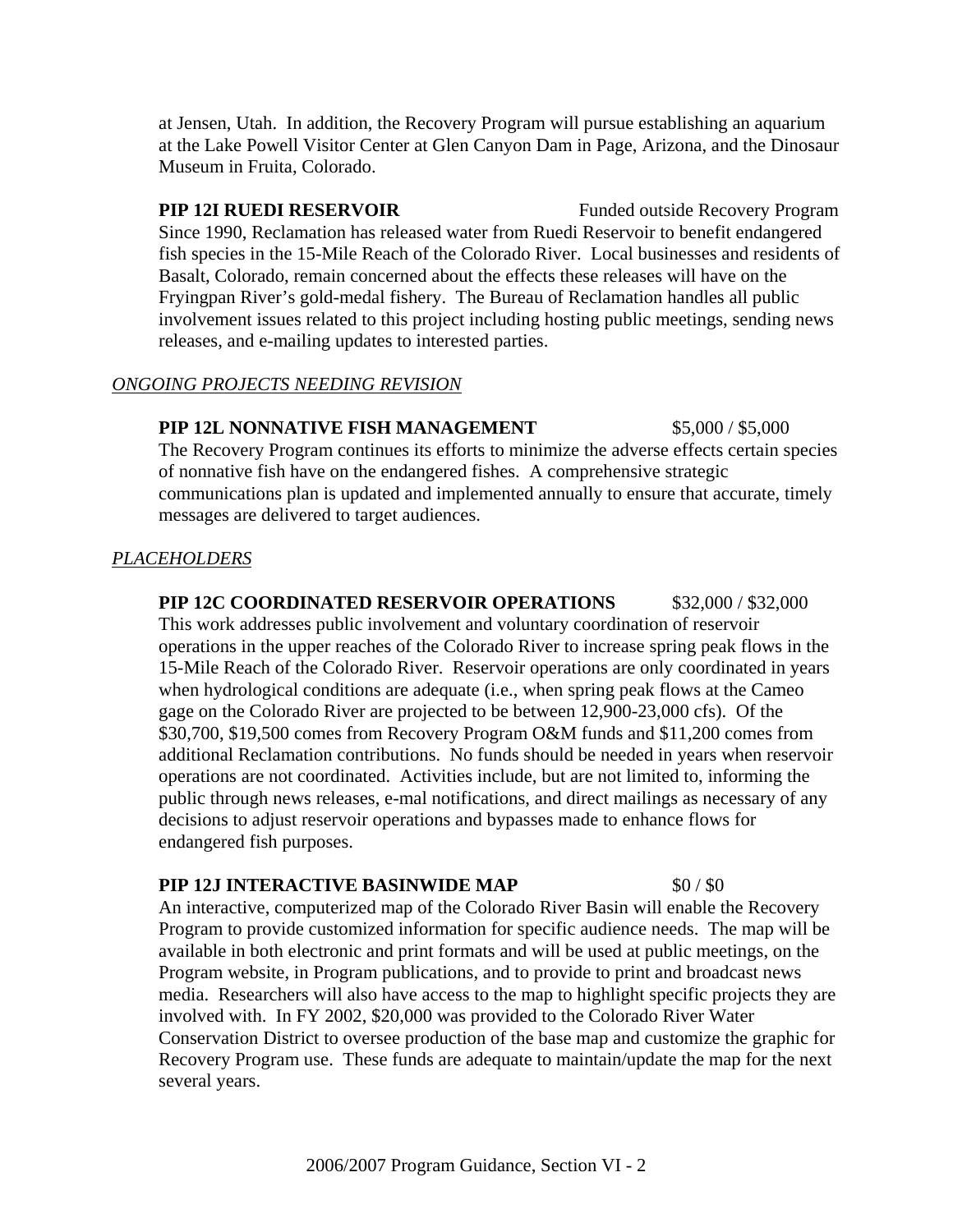## **PIP 12K TRIBUTARIES** \$1,000 / \$1,000

The Recovery Program is considering developing management plans/consultation processes for significant tributaries of the Upper Colorado River Basin. The White and San Rafael rivers would be the primary focus in FY 06/07.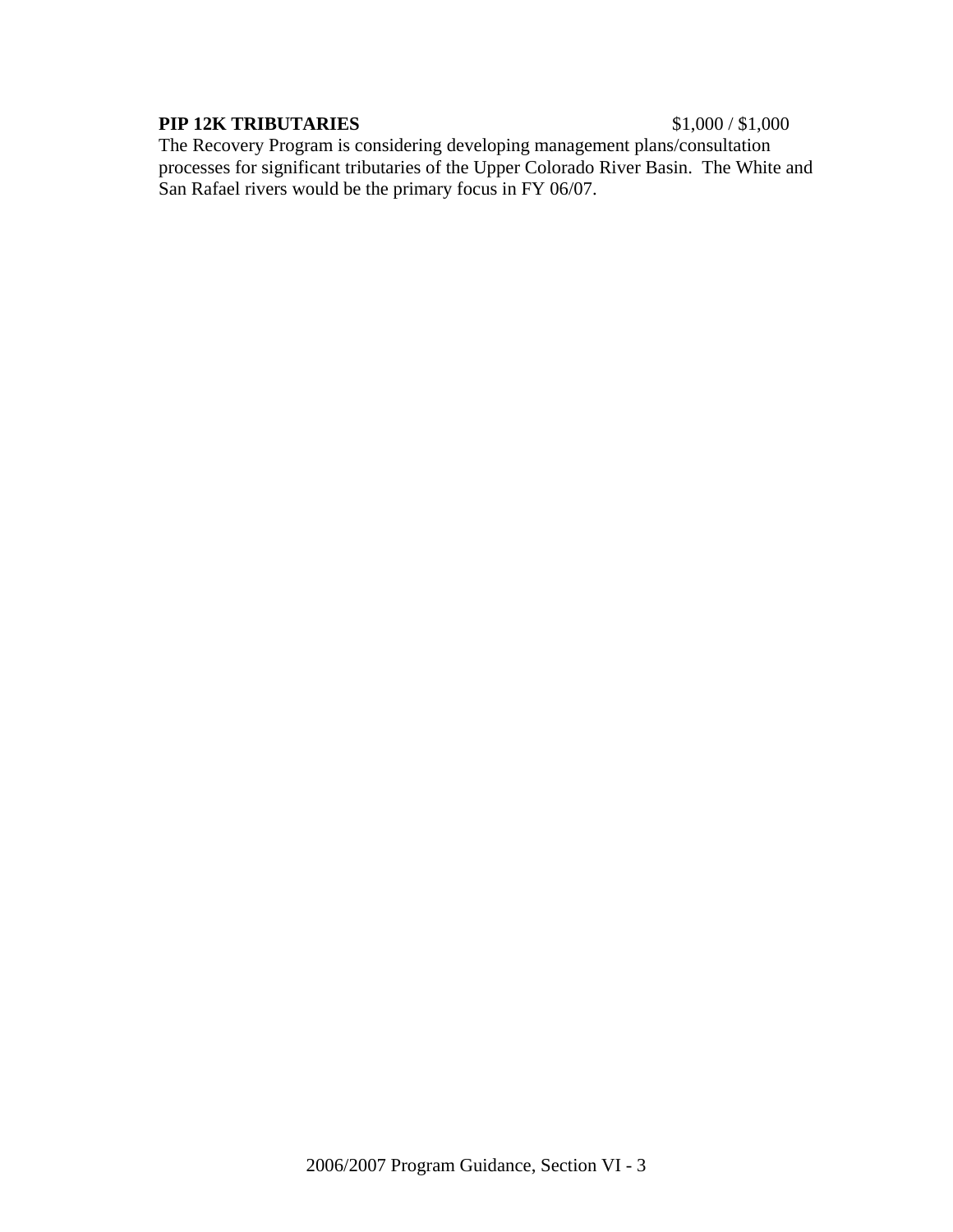## **VII. PROGRAM MANAGEMENT**

Program management activities for FY 2006-2007 focus on continued planning and coordination of Program activities by the Program Director and staff and by Utah, Colorado, Wyoming, and the Bureau of Reclamation.

| <b>PROJECT</b> |       | <b>PROJECTED</b> |
|----------------|-------|------------------|
| <b>NUMBER</b>  | TITLE | FY 06/07 BUDGET  |
|                |       |                  |

#### *ONGOING PROJECTS*

| <b>BUREAU OF RECLAMATION PROGRAM MGMT.</b> | \$150,000 / \$150,000 |
|--------------------------------------------|-----------------------|
| <b>COLORADO PROGRAM MANAGEMENT</b>         | \$110,000 / \$110,000 |
| WYOMING PROGRAM MANAGEMENT                 | \$14,900 / \$15,300   |
| <b>CAP21 CAPITAL PROJECTS COORDINATION</b> | \$250,000 / \$250,000 |

## *ONGOING PROJECTS NEEDING REVISION*

- **1 UTAH PROGRAM MANAGEMENT** \$149,500 / \$154,000 Utah Program management costs are substantially higher than requested in previous fiscal years.
- **3 SERVICE PROGRAM MANAGEMENT** \$911,000 /\$933,800 Budget reduced (instream flow coordinator not replaced; now covered under #19). FY 07 activities to include leading species status review and update of recovery goals.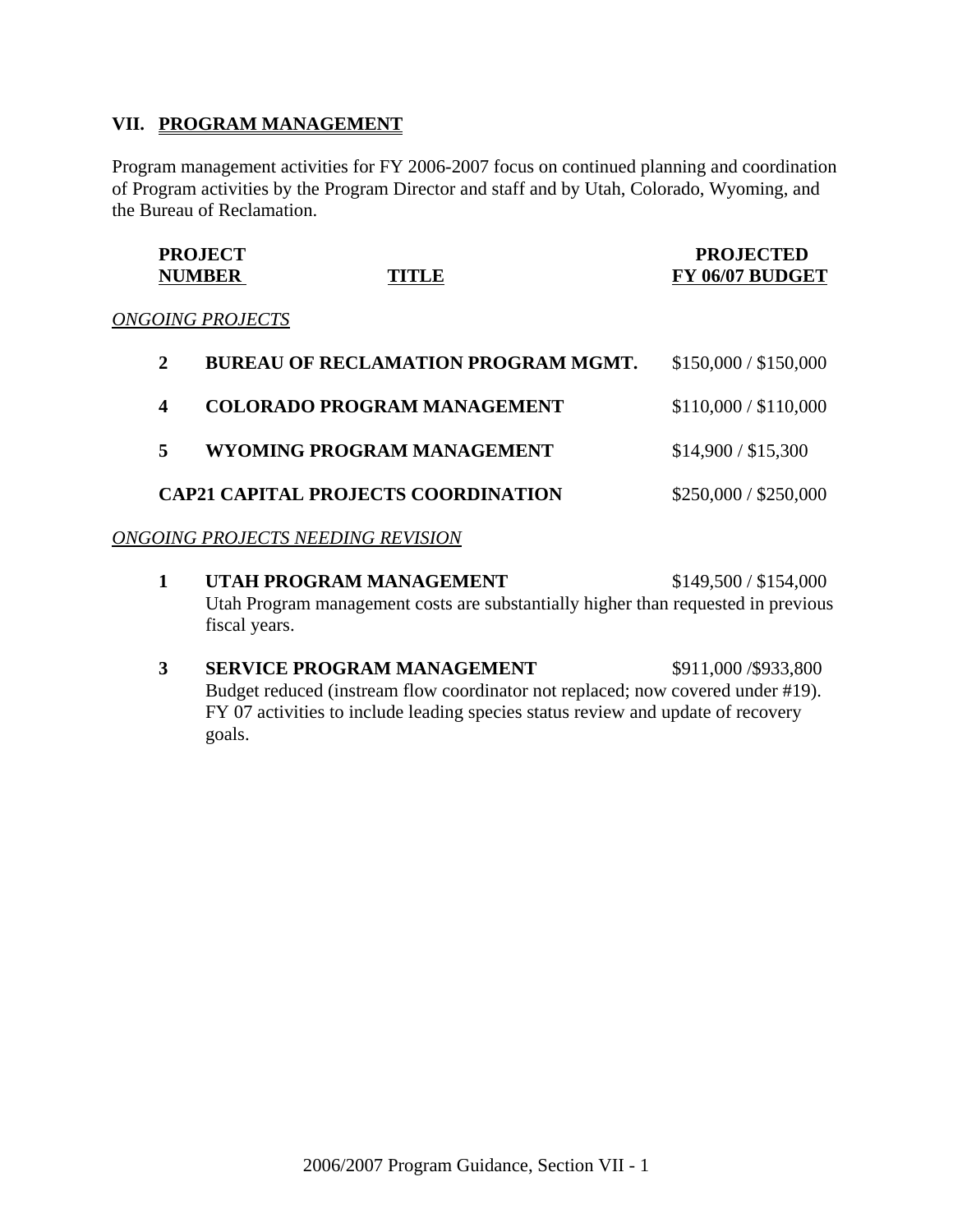## **COLORADO RIVER RECOVERY PROGRAM** Project No.: Project No.: **FY-2006–2007 PROPOSED SCOPE OF WORK for:**

*(Show brief title of project here)*

| Lead Agency:  |                                                                            |
|---------------|----------------------------------------------------------------------------|
| Submitted by: | [Give name of project manager, give name, address, phone, fax, and e-mail] |
|               | of principal investigator]                                                 |

Date:

## Category: Expected Funding

## Source:

- No. 2. Ongoing project **Annual funds**
- non-text project and the capital funds no capital funds and capital funds no capital funds no capital funds no capital funds no capital funds no capital funds no capital funds no capital funds no capital funds no capital f
- Requested new project Other (explain)
- Unsolicited proposal
	- I. Title of Proposal:
- II. Relationship to RIPRAP: *[Action plan(s), task number(s) and title(s) in the most recent RIPRAP which are correlated with this project. See RIPRAP at www.r6.fws.gov/crrip/rip.htn]*
- III. Study Background/Rationale and Hypotheses: *[If applicable] [Include description of expected study results and how those results will be integrated into the overall recovery effort.]*
- IV. Study Goals, Objectives, End Product: *[Include measurable outcomes and their expected due dates.]*
- V. Study area *[including river miles and sampling dates, if appropriate]*
- VI. Study Methods/Approach *[provide a clear description of sampling methods, gear types, numbers and life stages of fish to be collected, statistical analyses to be used, etc.]*
- VII. Task Description and Schedule

## VIII. FY-2006 Work

- $-$  Deliverables/Due Dates
- S Budget *[Broken out by task and funding target; see budget detail example requirements, attached]*
	- Labor
	- Travel
	- Equipment
	- Other
	- Total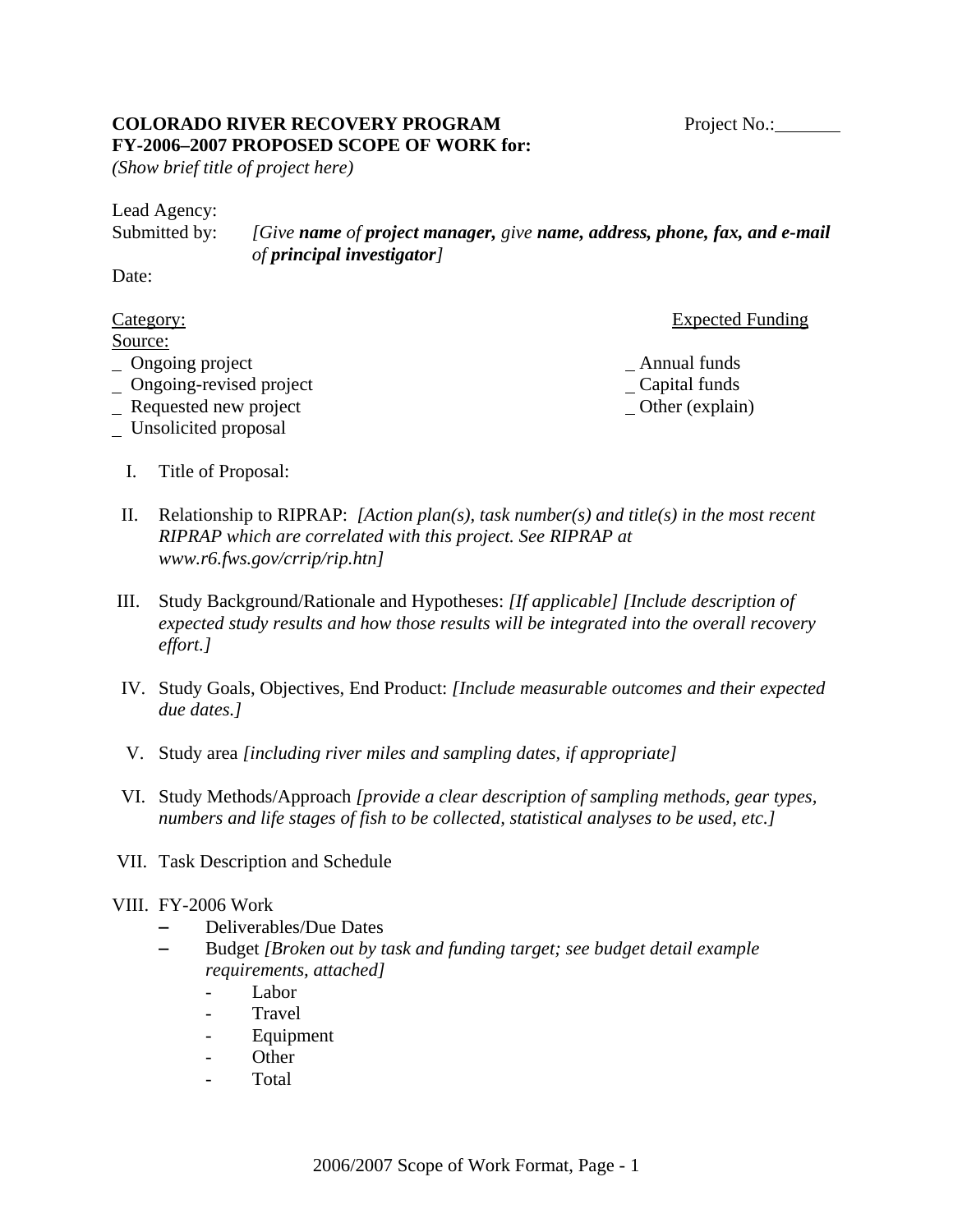FY-2007 Work (for multi-year study)

- Deliverables/Due Dates
- S Budget *[Broken out by task and funding target; see budget detail example requirements, attached]*
	- Labor
	- Travel
	- **Equipment**
	- Other
	- Total

FY-2008 etc. (for multi-year study)

 IX. Budget Summary *[Provide total AND break-out by funding target (e.g. station)]*\* FY-2006 FY-2007 FY-2008

Total:

- X. Reviewers *[For new projects or ongoing-revised projects, list name, affiliation, phone, and address of people who have reviewed this proposal.]*
- XI. References
- \* Do NOT include overhead costs on funds transferred from Reclamation to the Service.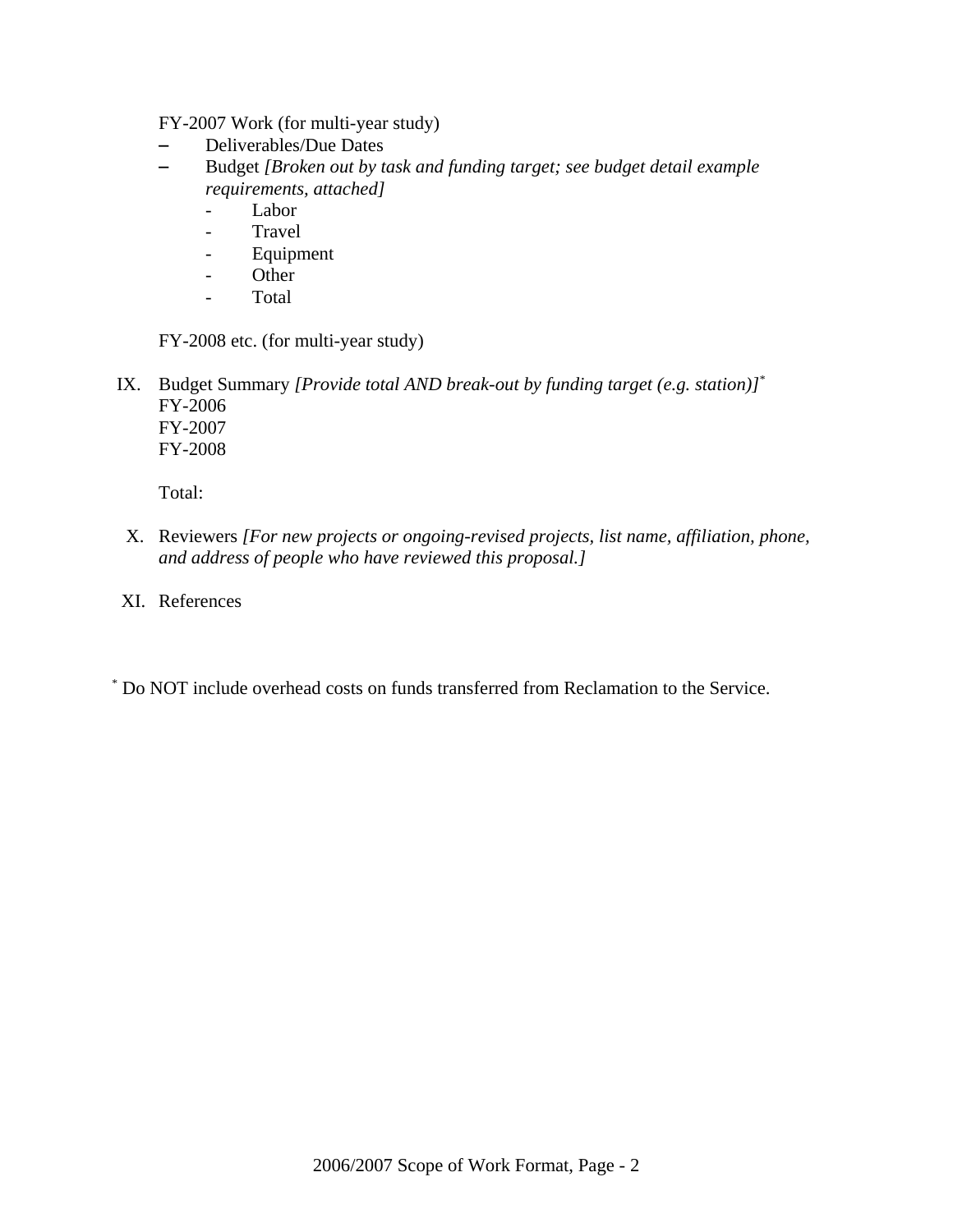## **Scope of Work Budget Detail Requirements**

Budgets should be broken down by task, category (at least labor, travel, supplies, and equipment) and funding target. Under "labor," please identify: the type of labor (e.g., project manager, technician, secretary, etc.), the labor rate (per day, per week, or whatever calculation your office uses), and the expected amount of effort (expressed in terms of hours or weeks). If supplies exceed 5% of the project budget, please explain those costs. All equipment expenses for any single item  $\geq$ \$1,000 should be itemized and justified.

Example:

FY 2006 Costs:

|                                                                                 |          |          | Agency A Agency B Contractor | Total    |
|---------------------------------------------------------------------------------|----------|----------|------------------------------|----------|
| Task 1                                                                          |          |          |                              |          |
| Labor                                                                           |          |          |                              |          |
| Proj. mgr (\$1833/wk; 3 wks<br>@ agency A, \$1800/wk; 2<br>wks @ agency B)      | \$5,500  | \$3,600  | \$0                          | \$9,100  |
| Technicians (10 wks per<br>agency; \$810/wk @ agency<br>A; \$900/wk @ agency B) | \$8,100  | \$9,000  | \$0                          | \$17,100 |
| Travel                                                                          |          |          |                              |          |
| Per diem (20 days)                                                              | \$600    | \$700    | \$0                          | \$1,300  |
| Vehicle (20 days)                                                               | \$1,200  | \$1,500  | \$0                          | \$2,700  |
| *Equipment                                                                      |          |          |                              |          |
| <b>Boat</b>                                                                     | \$0      | \$12,000 | \$0                          | \$12,000 |
| Trailer                                                                         | \$0      | \$6,000  | \$0                          | \$6,000  |
| Motor                                                                           | \$0      | \$2,000  | \$0                          | \$2,000  |
| <b>Electrofishing Unit</b>                                                      | \$0      | \$4,000  | \$0                          | \$4,000  |
| <b>Supplies</b>                                                                 | \$700    | \$800    | \$0                          | \$1,500  |
| Task subtotal                                                                   | \$16,100 | \$39,600 | \$0                          | \$55,700 |

\*Justification: Additional outfitted electrofishing boat and trailer needed for concurrent sampling in two river reaches as required by population estimate protocol. Current equipment inventory of agency B includes only one outfitted electrofishing boat and trailer.

| Task 2                                                             |          |          |         |                  |
|--------------------------------------------------------------------|----------|----------|---------|------------------|
| Labor                                                              |          |          |         |                  |
| Biologist (2 wks; \$1500/wk<br>@agency B; contractor<br>\$2000/wk) | \$0      | \$3,000  | \$4.000 | \$7,000          |
| Technician (3.5 wks @<br>\$900/wk)                                 | \$0      | \$3.150  | \$0     | \$3,150          |
| Task subtotal                                                      | \$0      | \$6,150  |         | \$4,000 \$10,150 |
| FY 2006 TOTAL                                                      | \$16,100 | \$45,750 | \$4.000 | \$65,850         |